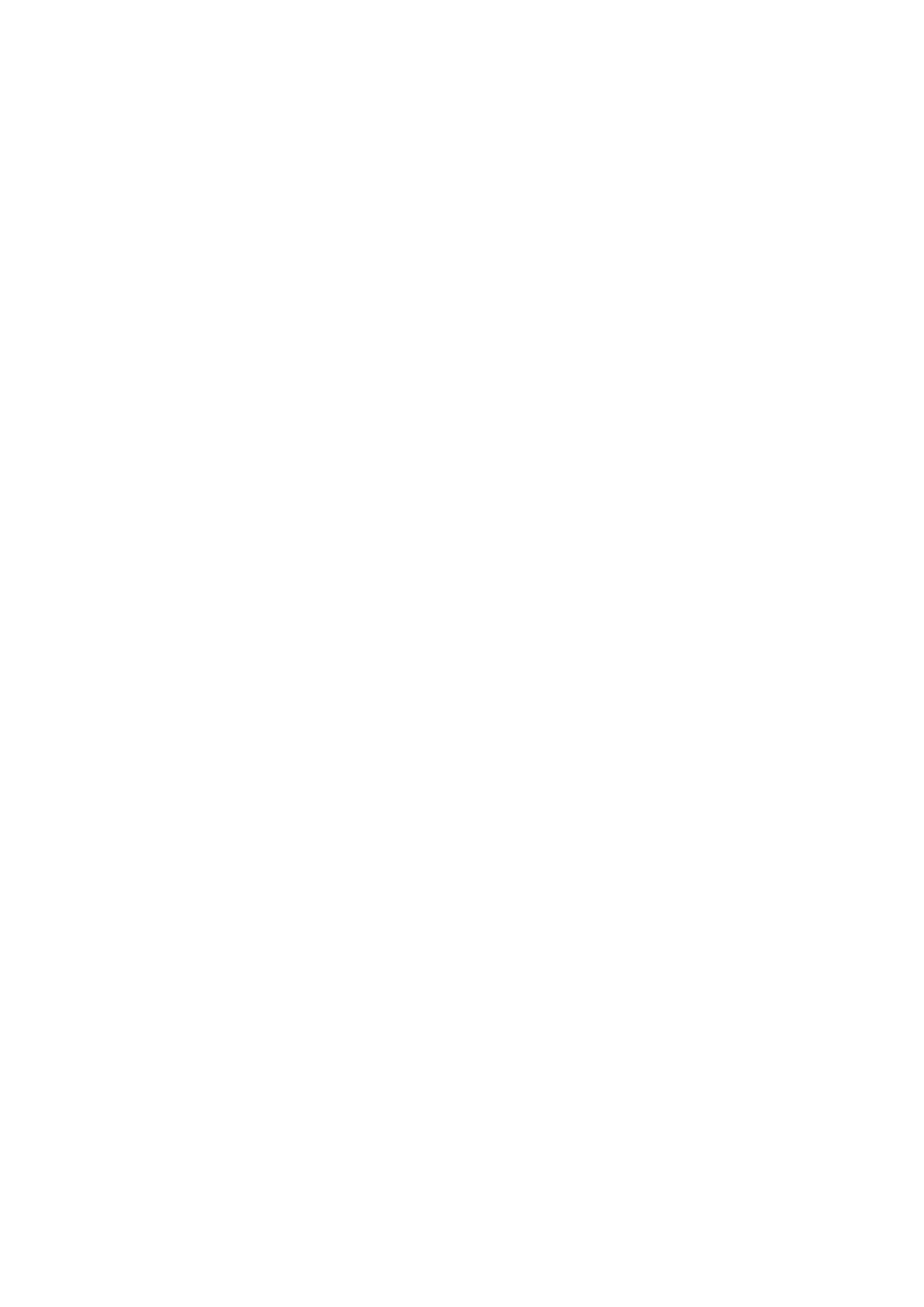# Spatial Appropriations in Modern Empires, 1820-1960:

*Beyond Dispossession*

Edited by

Didier Guignard and Iris Seri-Hersch

Cambridge **Scholars** Publishing

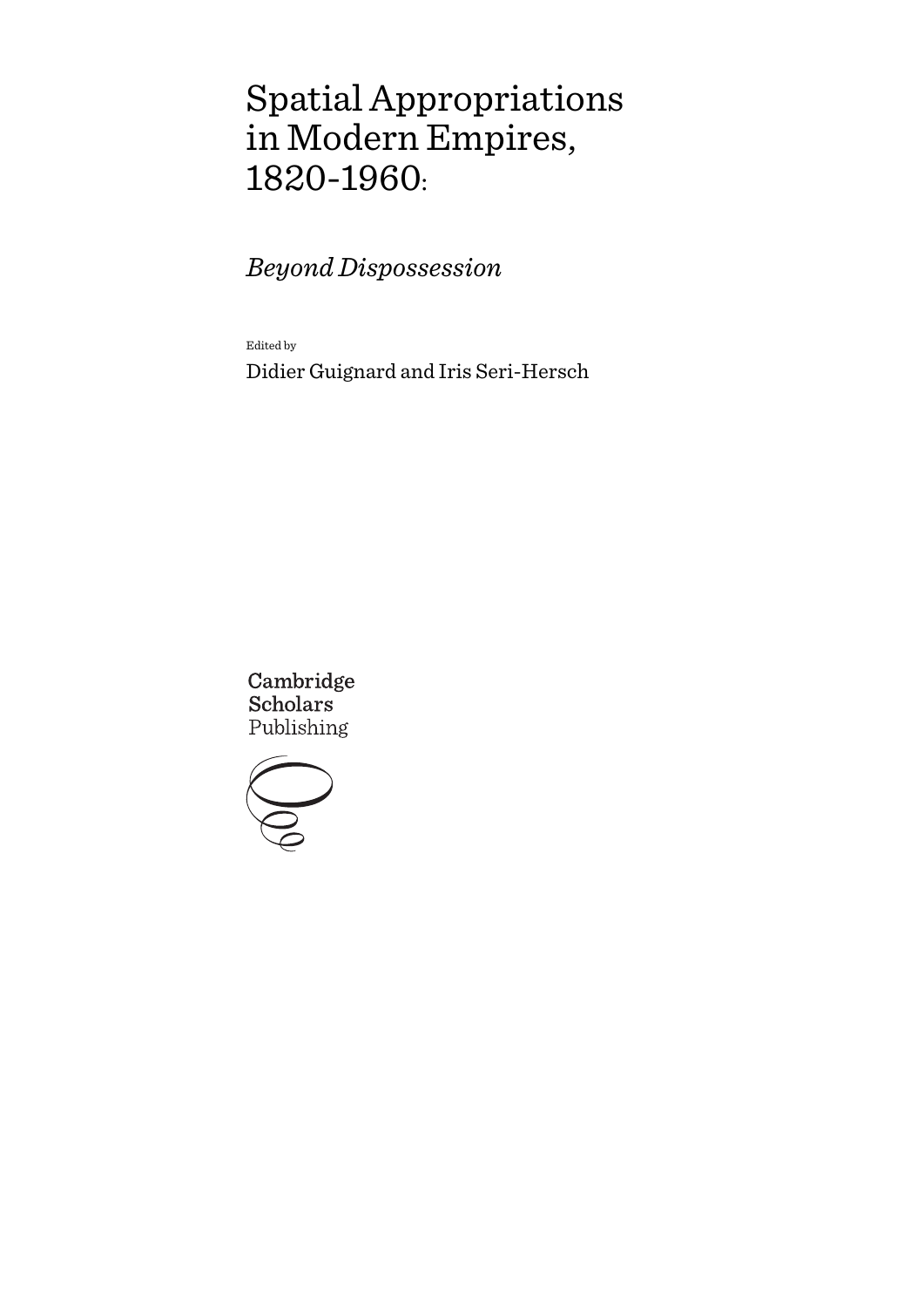Spatial Appropriations in Modern Empires, 1820-1960: Beyond Dispossession

Edited by Didier Guignard and Iris Seri-Hersch

This book first published 2019

Cambridge Scholars Publishing

Lady Stephenson Library, Newcastle upon Tyne, NE6 2PA, UK

British Library Cataloguing in Publication Data A catalogue record for this book is available from the British Library

Copyright © 2019 by Didier Guignard, Iris Seri-Hersch and contributors

All rights for this book reserved. No part of this book may be reproduced, stored in a retrieval system, or transmitted, in any form or by any means, electronic, mechanical, photocopying, recording or otherwise, without the prior permission of the copyright owner.

ISBN (10): 1-5275-3669-6 ISBN (13): 978-1-5275-3669-2

Cover image *Pierre Bourdieu, Untitled, R 1*. Archive Pierre Bourdieu, Images d'Algérie, 1958-1961.

© Pierre Bourdieu / Fondation Bourdieu, Kreuzlingen, Switzerland. Courtesy Camera Austria, Graz, Austria.

The picture was taken by the sociologist Pierre Bourdieu (1930-2002) between 1958 and 1961, probably in Algiers. While the veiled driver is difficult to identify, the image conveys a broad range of actors and ways of appropriating space, after a century of French colonization in Algeria and amid a brutal independence war. Hence, spatial appropriations in colonial and imperial contexts cannot be reduced to material dispossession and political control by European actors. From her body language to the motorcycle, from the most intimate sphere to the public space and up to the boundaries of her (and our) imaginary, this young indigenous woman captures the viewer's attention as she seems to occupy a place that is at once unexpected, dynamic and hybrid. For her, was this act only an ephemeral and interstitial conquest in a masculine world full of political and racial violence? This is the kind of scholarly inquiry that this book tackles.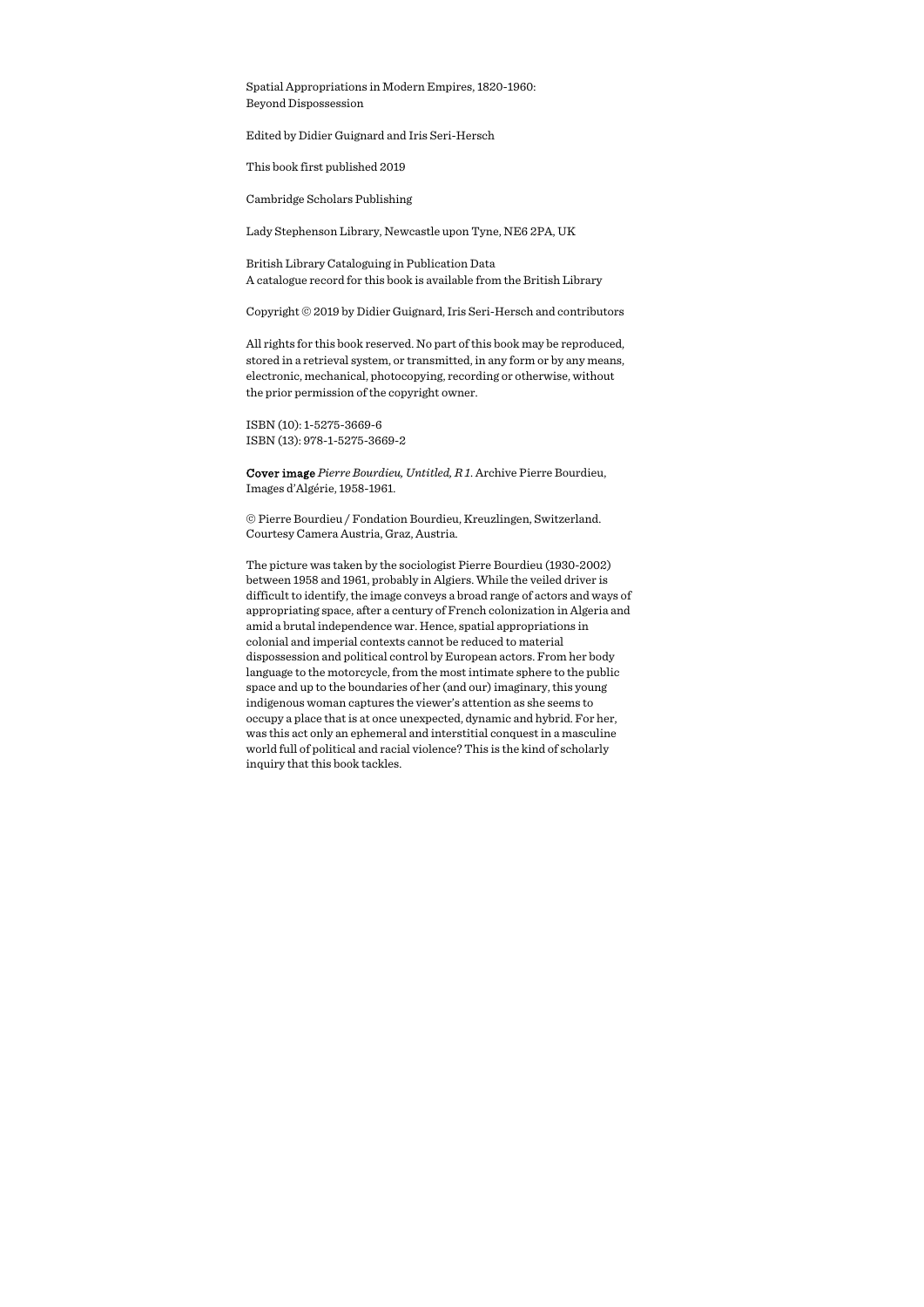# IN MEMORIAM: JEAN-MARIE BOURON († 2018)

The chapter "Planting the Church on Colonial Land: Missionary Territorialization in the Northern Gold Coast, 1906-1957" published in this volume is one of the last texts written by Jean-Marie Bouron, a promising young researcher who died at the age of 32 in 2018.

In 2013, he defended an outstanding doctoral dissertation entitled *Évangélisation parallèle et configurations croisées. Histoire comparative de la christianisation du centre Volta et du Nord Ghana, 1945-1960* including two volumes and 827 pages. His dissertation was a co-supervision project between the University of Nantes (directed by Bernard Salvaing) and Ouaga 1 University Joseph Ki Zerbo (directed by Magloire Somé). He also authored numerous articles, among which "Dominées ou dominantes? Les Soeurs Blanches dans l'ambivalence des logiques d'autorité (Haute Volta et Gold Coast, 1912-1960)" published in *Histoire, monde et cultures religieuses* 2, no. 30 (2014): 51-73. In 2016, this work was awarded a prize by the French Association of Contemporary Historians in Higher Education and Research (AHCESR).

In the article published here, the reader will catch a glimpse of the brilliance of Jean-Marie Bouron's research on missionary history: his attention to the detail of regional and local variations, carefully attending to all actors at all levels; the ability to render intelligible the diversity of nuances within a larger, synthetic framework; the desire to uncover reciprocal influences between missionaries and evangelized societies; a commitment to treating the missionary fact as "a total social fact", i.e. an element in a complex web of interactions, much as Georges Balandier envisioned colonial societies in his famous 1951 article.

It will be understood that for him, the study of missions was also an *opening* to a broader understanding of society and its historical moments, in an approach that was both anthropological and historical. This was possible only through an exceptionally long presence in the field, combined with a scholarly knowledge of the archives. Jean-Marie Bouron thus succeeded in developing an innovative personal approach, while taking into account major historiographical trends, including the most recent ones.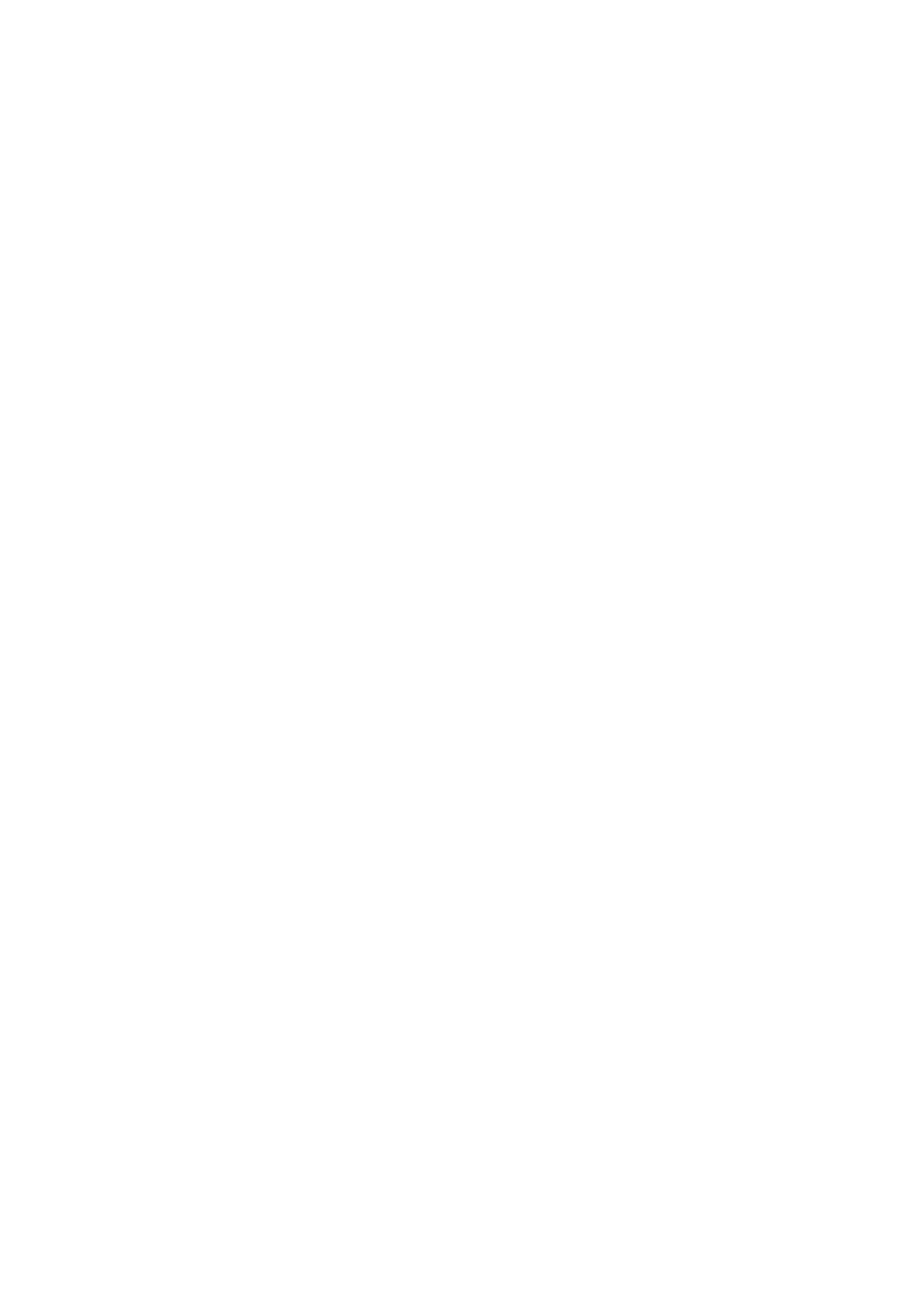# TABLE OF CONTENTS

| Relocating Histories of Empires, 19th-20th Centuries<br>Didier Guignard and Iris Seri-Hersch                                         |
|--------------------------------------------------------------------------------------------------------------------------------------|
| I. Natural Resources, Border-Making and Territorial Control                                                                          |
| From Objects to Territories: Appropriations of Nature in Pre-Colonial<br>Gabon, 1848-1878<br>Agnès Lainé                             |
| The End of the Empire Forestry? Issues of Land Possession in Belize,<br>1930s-1950s<br>Odile Hoffmann                                |
| Where is the Border? Territorial Claims and Regional Cartography<br>on the East African Coast, 1860s-1890s<br>Clélia Coret           |
| Territory and Belonging in the Kenya-Somalia Borderlands:<br>Negotiating Political Authority in Wajir, c. 1912-1963<br>Anna Bruzzone |
| II. Conflicting Spatialities and Social Experience                                                                                   |
| $\sim$ $\sim$                                                                                                                        |

Chapter Five ........................................................................................... 130 Planting the Church on Colonial Land: Missionary Territorialization in the Northern Gold Coast, 1906-1957 *Jean-Marie Bouron*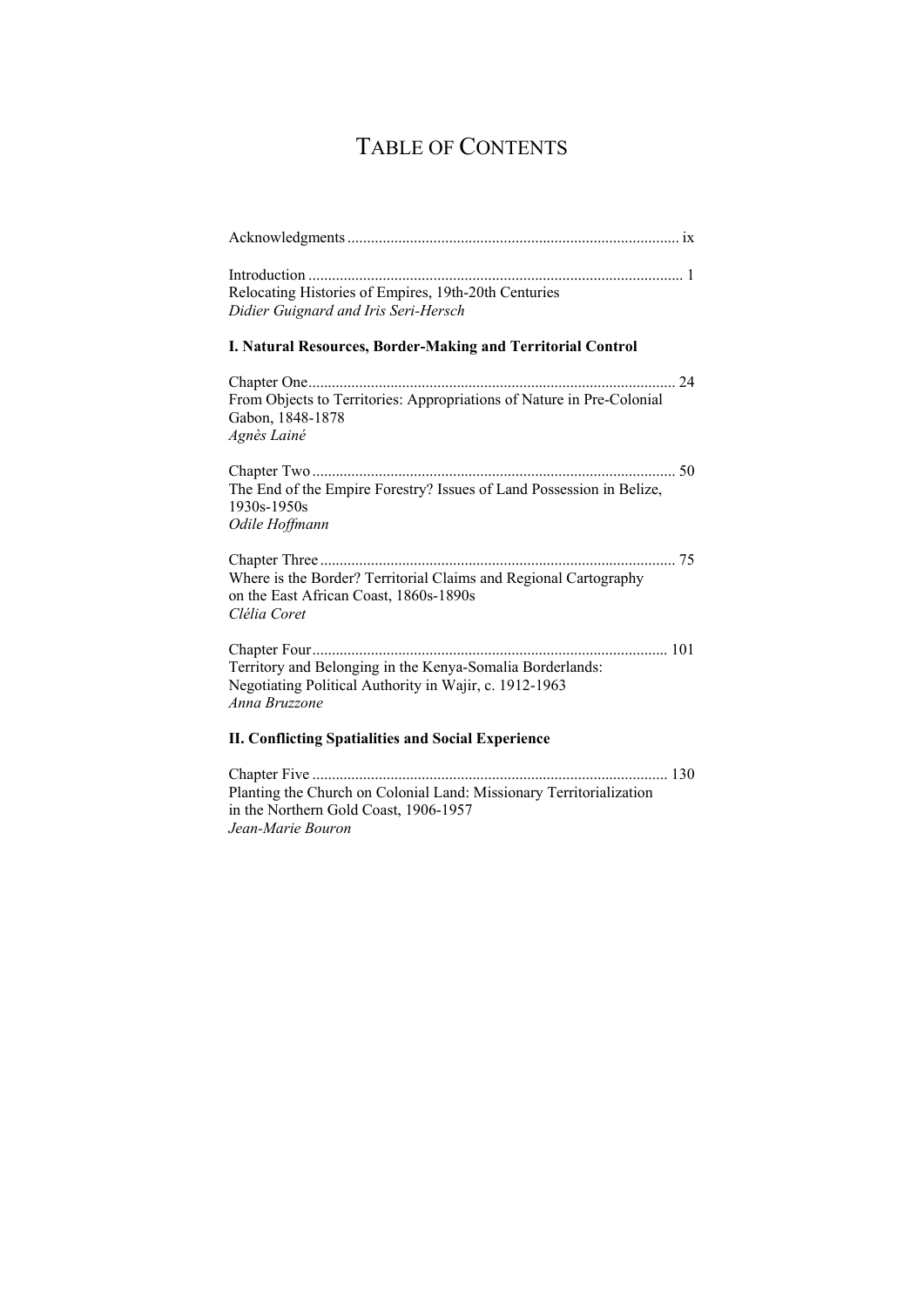viii Table of Contents

| Colonial Spectacle and its Spectators: Celebrating the "Fête Nationale"<br>in the Shanghai French Concession, 1881-1940<br>Qieyi Liu         |
|----------------------------------------------------------------------------------------------------------------------------------------------|
| Case Study of a Rural Incident in Colonial Egypt (1902): Milestones<br>for a "History from the Middle"<br>Didier Inowlocki                   |
| The French Military Occupation of Two Algerian Villages during<br>the Independence War (1954-1962): A Confiscated Space?<br>Lydia Hadj-Ahmed |
| <b>III. Imagination, Memory, and Oblivion</b>                                                                                                |
| Raffaele Scassi: Improvised Colonial Agent and the Appropriation<br>of the Russian South, 1820s<br>Heloisa Rojas Gomez                       |
| Local History as an Appropriation of Colonized Space:<br>Maps and Narratives in Kansas, 1870s-1910s<br><b>Emmanuel Falguières</b>            |
| Appropriating "A Future Land for Humankind": German Colonial<br>Fantasies Pertaining to South America, c. 1880s to 1930s<br>Hinnerk Onken    |
| Imperial Projects and Colonial Territorialization<br>Isabelle Surun                                                                          |
|                                                                                                                                              |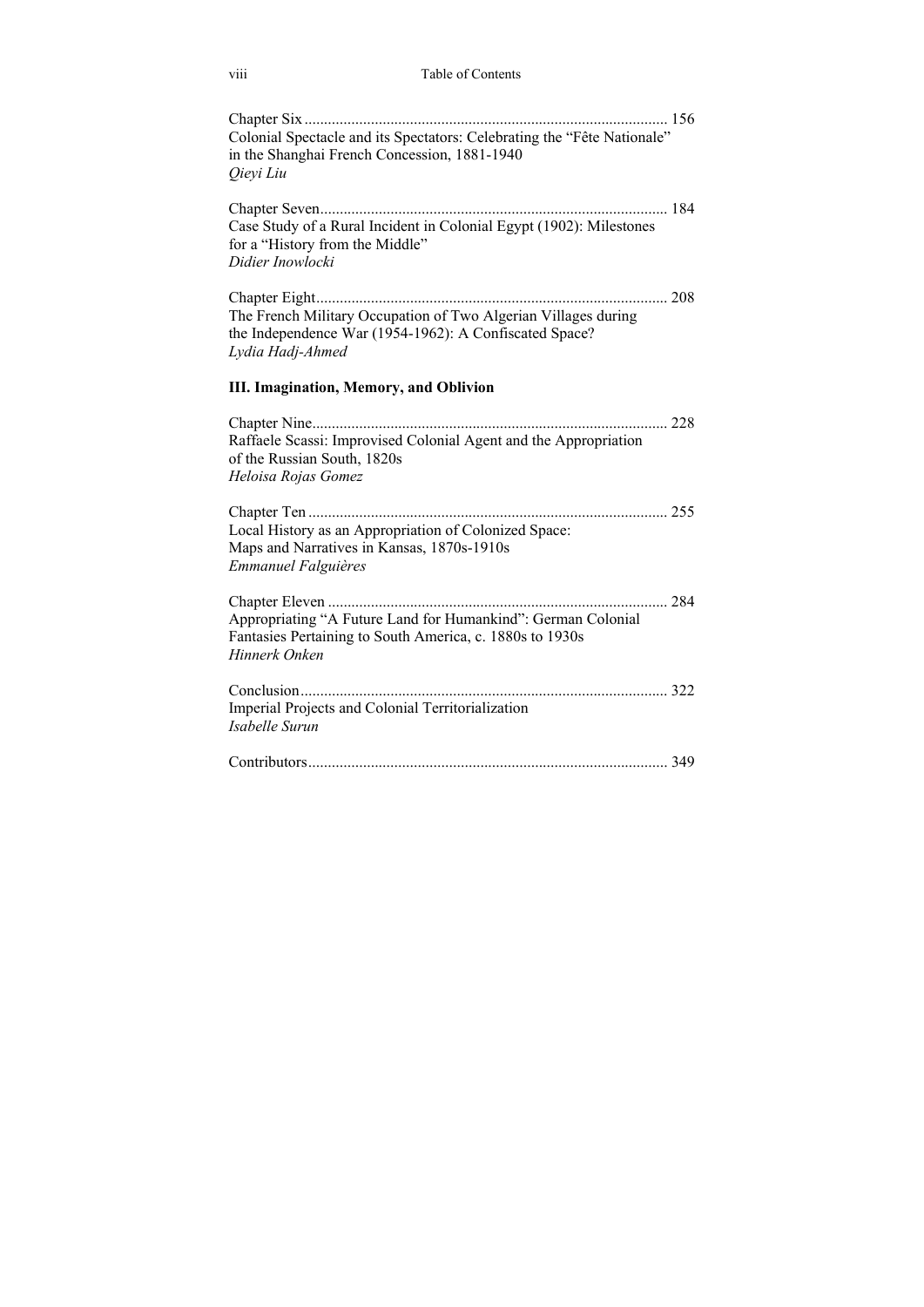## ACKNOWLEDGMENTS

This book grew out of an international conference held in June 2017 at the Maison Méditerranéenne des Sciences de l'Homme (MMSH) in Aix-en-Provence, France. We would like to thank our colleagues from Aix-Marseille University who sat with us on the Scientific Board and thus allowed the conference to take place: Charlotte Deweerdt, Aurélia Dusserre, Henri Médard, Christine Mussard and Mehdi Sakatni. We are also very grateful to Cécile Vincenti, secretary at the Aix branch of the Institut des Mondes Africains (IMAf), who solved all logistical issues.

This work has been produced in the framework of the Unit of Excellence LabexMed (Social Sciences and Humanities at the heart of multidisciplinary research for the Mediterranean) which holds the reference 10-LABX-0090. The conference leading to this publication has received funding from Aix-Marseille University Excellence Initiative (A\*MIDEX), a French "Investissements d'Avenir" programme. We were also supported by the "Fonds d'Intervention pour la Recherche" of the same university and by two Aix and Paris research centers, with which several contributors are affiliated: the Institut de Recherches et d'Etudes sur les Mondes Arabes et Musulmans (IREMAM) and the Institut des Mondes Africains (IMAf). Our warm thanks extend to all these institutions.

Chapters 1, 3, 5, 8, and the conclusion essay have been translated from French by Françoise and Peter Gillespie (www.wordcraft.pro). Iris Seri-Hersch has contributed her English language skills to the book as a whole, while Didier Guignard has collaborated with the authors to make some of the illustrative maps in chapters 1, 5 and 8.

Our biggest thanks go to all the contributors to this volume, who have constantly enriched our discussions. We had the pleasure of getting acquainted, exploring a common theme despite the geographical, linguistic and cultural distance between various research areas and academic traditions. With the help and evidence of everyone, we are now convinced that we work on a same and stimulating object, which calls for further international partnerships.

> Didier Guignard and Iris Seri-Hersch Aix-en-Provence, May 2019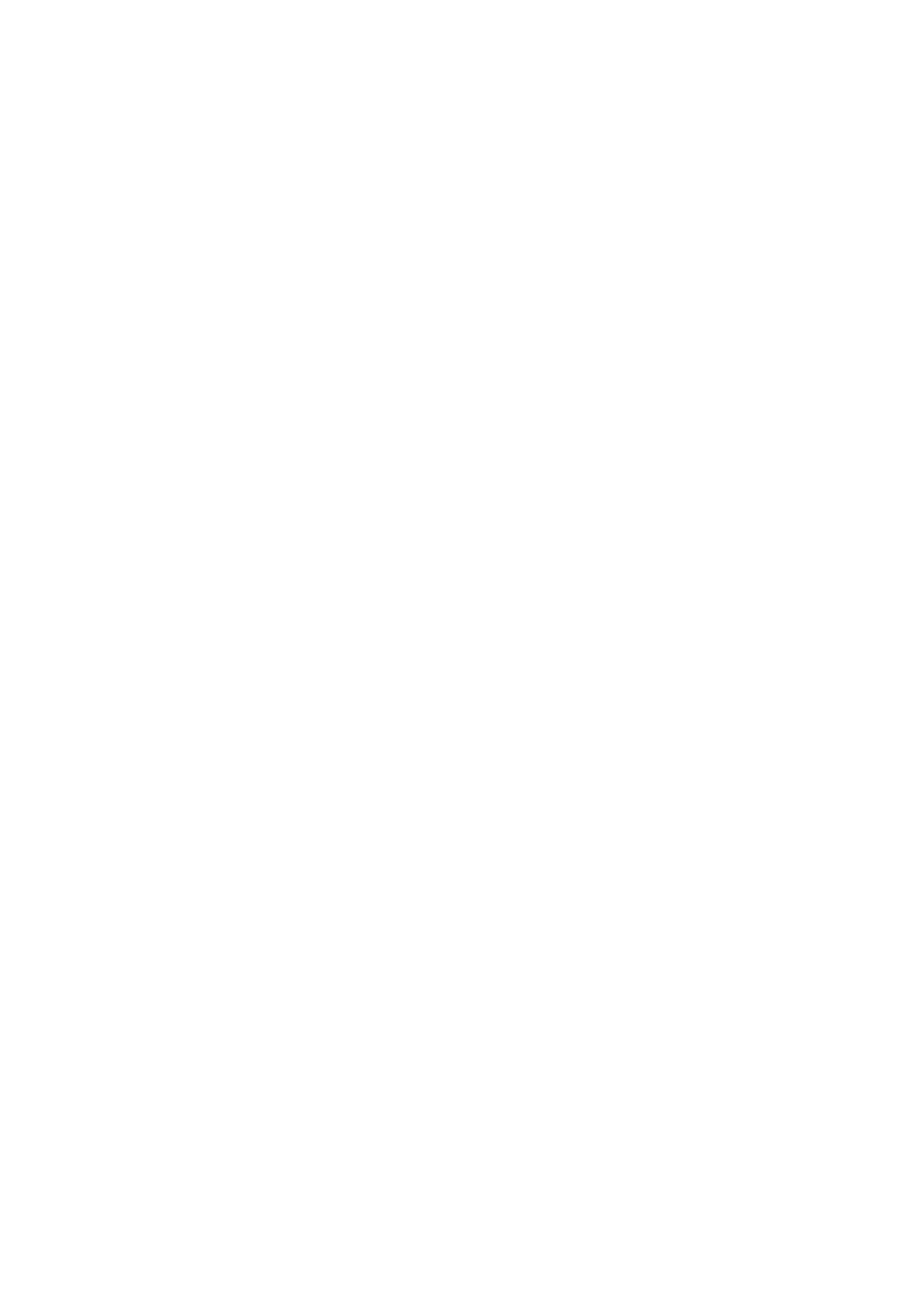## **INTRODUCTION**

## RELOCATING HISTORIES OF EMPIRES, 19TH-20TH CENTURIES

## DIDIER GUIGNARD AND IRIS SERI-HERSCH

This book proposes (re)examining colonial and imperial histories through the lenses of spatial appropriation. Borrowed from geography and anthropology, the concept of appropriation allows scholars to avoid the meaning limitations carried out by other notions such as property, a very Eurocentric and law-oriented term (Hann 1998; Testart 2003; Ripoll and Veschambre 2005; Le Roy 2011). Underlying this book is the idea that appropriation encompasses the many ways in which social actors consider a specific space as their own and/or make this space theirs. The appropriated space may be physical or immaterial, public or intimate, lived or imagined. Perceptions and actions meant to ensure real or symbolic control over space range from projections to concrete takeovers. Spatial appropriation may appear as an ongoing process, incomplete possession or temporary control. In the plural form, the concept of appropriations allows academics to grasp a wide array of situations involving diverging experiences, simultaneous dynamics or successive stages that accommodate or interfere one with another. Space is not a homogenous and fixed category either. As has been argued by Henri Lefebvre several decades ago, space is not a preexisting "void" or "scene", but rather the complex product of social interactions and power relations. His distinction between spatial discourses, spatial practices and spaces of representation continues to inspire and illuminate academic works across the social sciences (Lefebvre 1991 [1974]).<sup>1</sup>

### **Appropriation in Colonial and Imperial Studies**

Spatial appropriations are obviously not a new object of enquiry for scholars of colonial and imperial history. Whether studying oversea

<sup>&</sup>lt;sup>1</sup> On the evolution of spatial history from the 1950s to the 2010s, see Campbell 2018.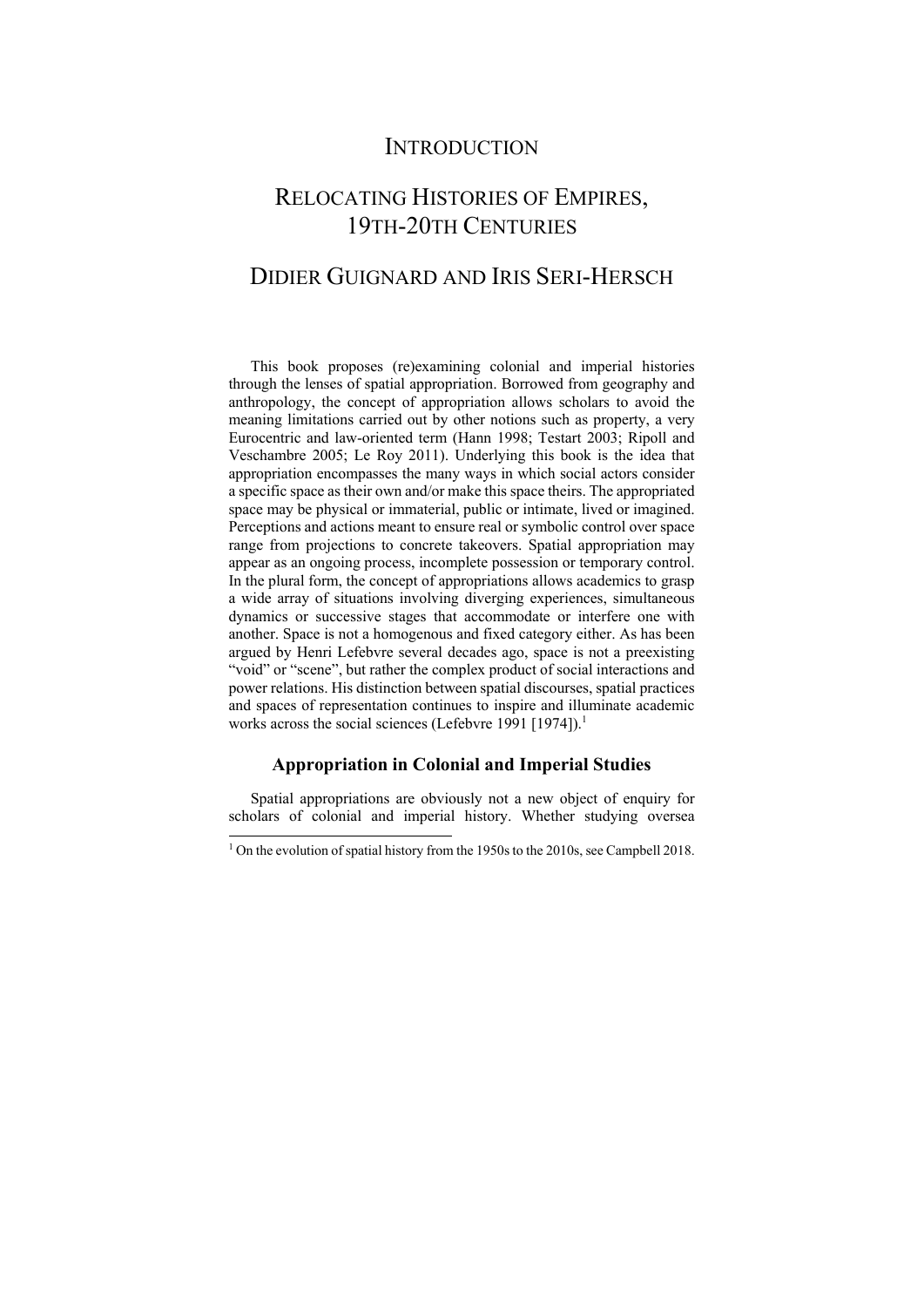#### 2 Introduction

colonies, continuous multinational entities or informal empires based on "free trade and friendship" treaties, historians have often insisted on territorial annexations and the exploitation of economic resources (Gallagher and Robinson 1953; Howard 1961; Brown 2008; Stuchtey 2011). Starting in the 16th century, the European appropriation of resources across the world witnessed a phase of acceleration and generalization in the 19th and early 20th centuries. Considered together, the chapters of this book cover the whole extent of this "new imperial age". The latter differs not only from pre-19th century forms of imperial domination, but also from the imperialism that emerged after the Second World War (Duara 2006). Hence, the failure of imperial conceptions developed by a Genoese high official in Crimea in the 1820s heralded a large-scale Russian military expansion in the following decades (Heloisa Rojas Gomez). At the other end of the chronological span (1930s to 1950s), Odile Hoffmann and Lydia Hadj-Ahmed examine the conditions in which British imperialism was replaced with US domination over the forest industry in Belize or the fault lines of French military operations during the Algerian War of Independence. Between these two historical moments, the partition of Africa, the subordination of large parts of Asia and the appropriation of Pacific islands unfolded due to a combination of several factors: the growing industrial need for raw materials, the transport revolution, the development of new weapons, the increasing flow of capitals and migrants, as well as the diffusion of liberal, nationalist, and racist ideas.<sup>2</sup>

This global process began to draw the attention of historians as early as its inception (Platania 2011). Yet themes such as the quantification of imperial territories, colonial fiscality, and labor practices became research priorities only in the mid-20th century. Marxist scholars and economists brought to the fore land, water and mineral resources that had been seized from indigenous populations for the benefit of private individuals, companies and foreign governments. Between 1830 and 1938, European and Japanese oversea possessions had indeed been multiplied by 7, reaching almost half of the world land surface by the late 1930s. Colonized populations in theses empires represented then one third of the world's total population (Etemad 2000, 172, 302-313). These figures do not include the United States, Latin America, and the Russian, Ottoman and Chinese empires, where financial imperialism and the colonial nature of land appropriations were masked by formal independence or the continental continuity of territorial expansion. Historians have studied the modes and pace of such appropriations, first on a regional basis, then from a

<sup>2</sup> For a stimulating and synthetic study, see Bairoch 1997, 509-979.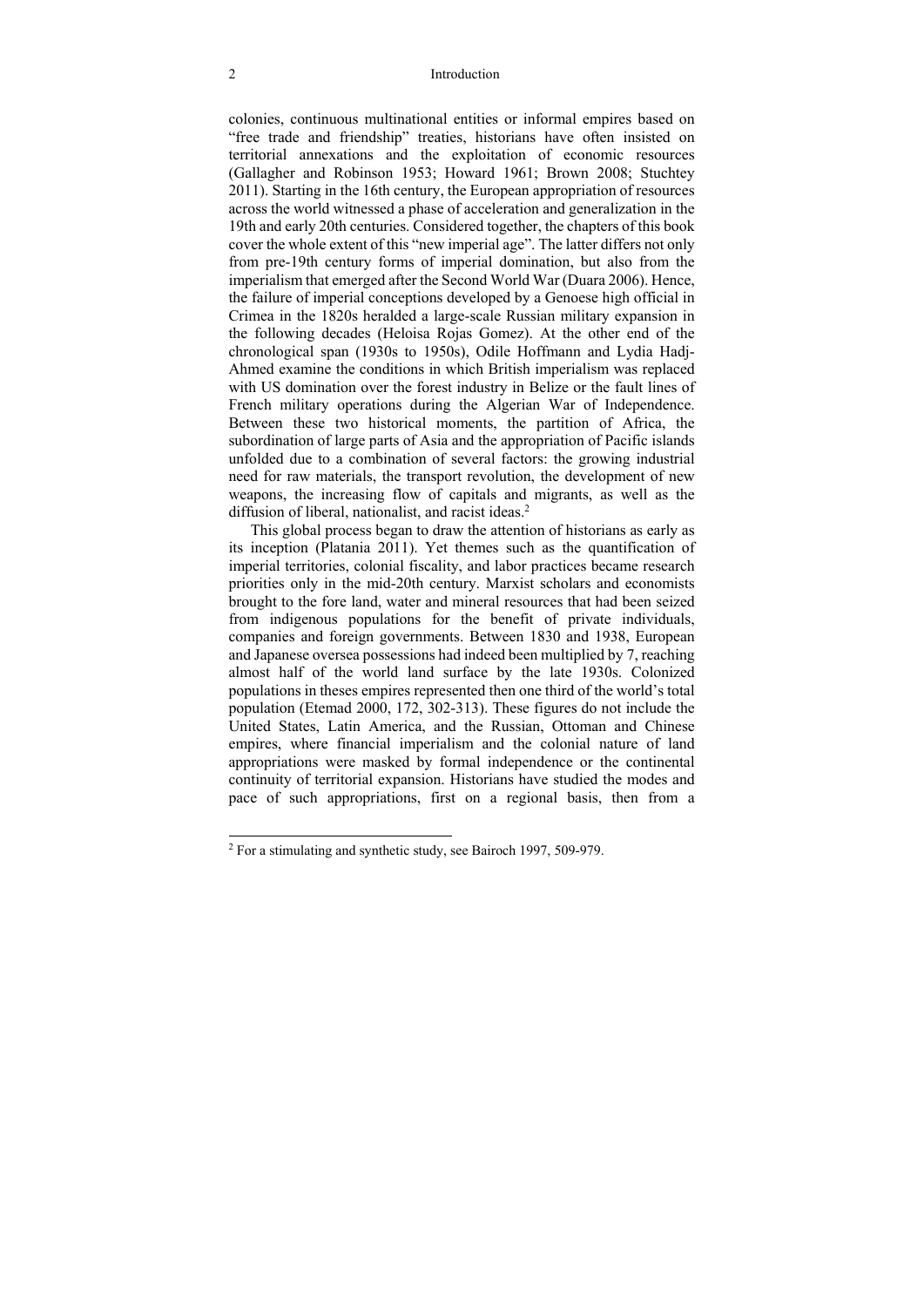comparative or connected perspective.3 Mapping has become an important tool, allowing them to visualize and analyze historical processes at various scales.<sup>4</sup> Great emphasis has been laid not only on the human and social impact of spatial appropriations, but also on their cultural and environmental dimensions.<sup>5</sup> Other scholars have discussed the long-term economic profitability of empire for metropolitan actors (Marseille 1984; Offer 1993; Etemad 2005).

A different research trend was initiated in the 1970s by historians from formerly colonized societies or dominated territories such as India and Palestine. They called for an internal perspective, reversing the conventional center-periphery relation and recognizing the reality of indigenous or subaltern agency (Guha 1983; Chakrabarty 2000). This approach entails accessing alternative sources or deconstructing the discourse of institutional archives. Indeed, the identification of existing ideological biases and censorship is required in order to see traces left by dominated groups in the official documentation (Said 1978; Spivak 1988; Stoler 2009). Emerging first among scholars that were also activists, this qualitative approach was further developed to integrate historical aspects beyond autochthonous forms of resistance. Researchers growingly admitted that dominated societies, far from being homogeneous, reacted in various ways to forms of imperial and colonial appropriation whose nature and intensity could widely vary. For instance, the Slavic colonization of the northern Kazakh steppe did not radically transform nomadic ways of life until the second half of the 19th century. Conflicts on the ground erupted between pastoral clans that sought to preserve their interests and culture by relying either on customs (*adat*) or on new Russian laws (Martin 2001). Historical dynamics seem quite the opposite in the Canadian North-West, where the Red River Colony had lost much of its otherness in Amerindian eyes in 1870. By that time, most of the Colony's 15,000 habitants, who included both Catholics and Protestants, English-speaking and French-speaking people, were Métis individuals with "hybrid identities" (Fitzgerald 2007). According to seasonal change, hunting and fishing were preferred over agricultural and pastoral activities. The Hudson's Bay Company had facilitated the creation of the Colony sixty years earlier as an important basis for its fur trading business. New waves of European immigration and the territory's

<sup>3</sup> See for instance Duly 1968; McKenzie 1988; Adelman 1994; Weaver 2003; Frémeaux 2010.

<sup>4</sup> Good examples can be found in Bergh and Visagie 1985; Gentilcore 1993; Klein, Singaravélou and de Suremain 2012.

<sup>&</sup>lt;sup>5</sup> Here are some representative works: Ageron 1968; Crosby 1986; Weeks 1996; Sivaramakrishnan 1999; Anderson 2014; Fischer 2015.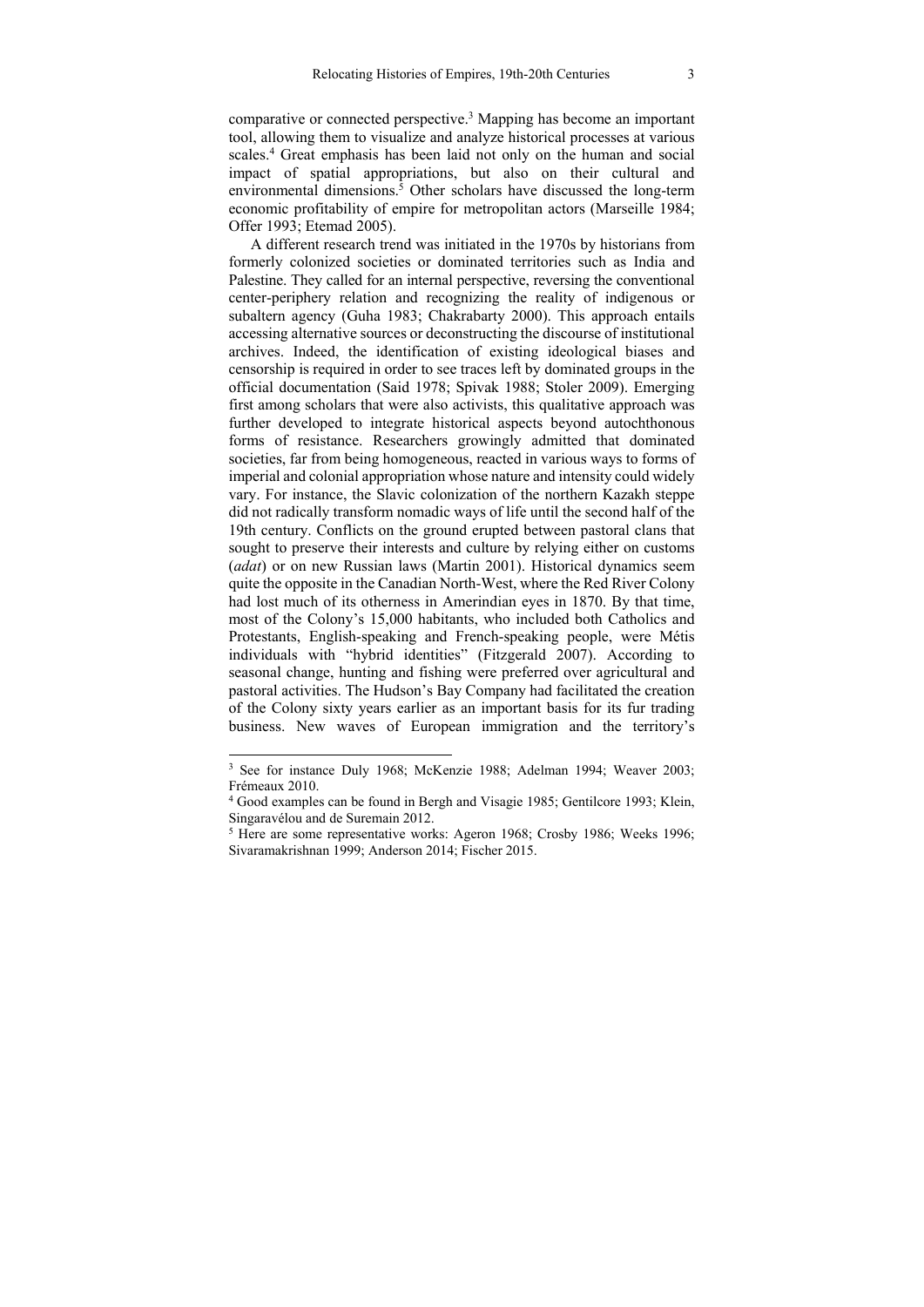integration into the Dominion of Canada (1869) led to a tighter control of the Colony and the revision of land attribution. Threatened with expulsion, the first settlers decided to revolt against the authorities (1869-1870, 1885), which only fastened their *manu militari* eviction (Bumsted 1996; Stonechild and Waiser 1997).

Understanding these phenomena requires the detailed examination of instruments and techniques used to physically, legally and/or symbolically appropriate space: steamships and railways; rifles and machine guns; treaties, maps and surveys; agricultural machines and vaccination; language, the Bible, archaeological excavations, and/or law (Headrick 1981; de Moor and Rothermund 1994; Benvenisti 2002; Akerman 2009; Bhattacharya 2012; Prasad 2015). These tools both produced actions and disseminated knowledge or imaginaries that encountered local realities and practices. The latter may have contradicted imperial practices, but also catalyzed them in some cases (Blais, Deprest and Singaravélou 2011; Surun 2014). Indeed, imperial and colonial appropriations involved foreign and indigenous actors in constant interaction. Although recurring and central in many instances, violent confrontation was not the sole possible expression of spatial appropriation. To the contrary, European or Japanese actors were sometimes reluctant to use violence. A good example is the case of Piet Retief (1780-1838), a main figure in the Afrikaner nationalist pantheon. The ways in which he planned and conducted the Great Trek (*Groot Trek*) after 1835 reveal that he was sharply aware of the Boers' inability to impose themselves by the force of arms. This explains why after the abolition of slavery he negotiated with the British authorities to get compensation for his farmer fellowmen. His attempt's failure did not lead him into advocating rebellion against the government. Instead, he encouraged his countrymen to move away, relying on the Bible to justify this "new Exodus" towards a "better world". As this world was not empty to the East of the Orange River, Retief tried through diplomatic means to obtain from the powerful Zulu king Dingane (1828-1840) permission for a few dozen families to settle in Natal. Pretending to agree, the Zulu leader murdered him and his suite. The massacre was immediately avenged thanks to the superiority of European weaponry. But the Boers' initial weakness was gradually erected into a collective myth, which crystallized in the picture of carts arranged in a circle (*laager*), protecting a few "elected" individuals against much more numerous enemies. Paradoxically, the Boer's initial avoidance strategy resulted in a new form of violence when the balance of power became more favorable to them in the early 20th century. Afrikaners started claiming a life and a space that would be completely separated from the life of "others", be them Africans, British or Asians (*apartheid*). This representation of a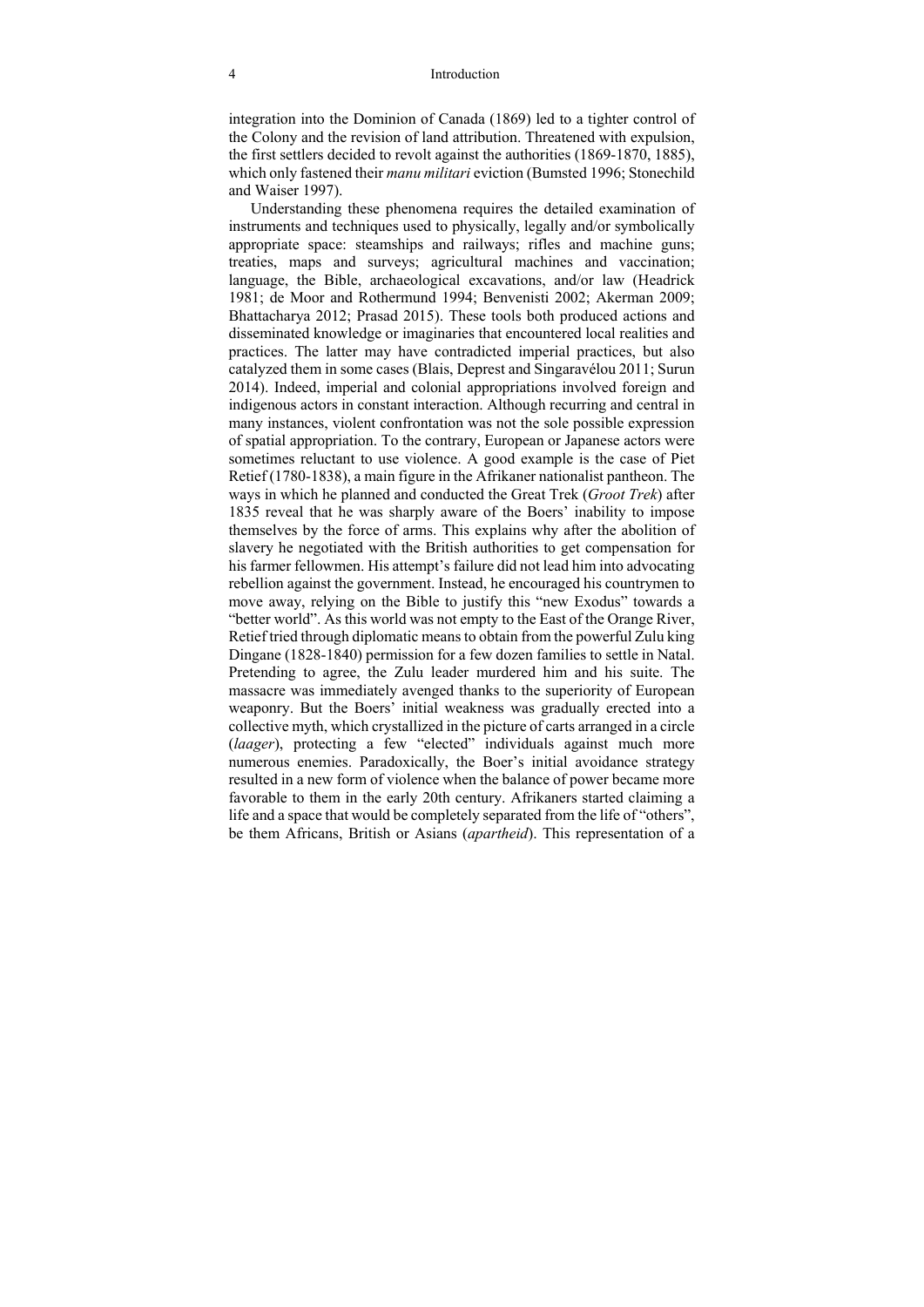besieged people was reinforced by sites of memory, economic arguments, as well as religious and racist justifications. It became the official policy of a segregationist state from 1948 onwards (O'Meara 1983; Sparks 1990).

Hence, the political and social effects of appropriation vary according to the place, time and human groups under study. This book argues that historical scholarship—in a fruitful dialogue with anthropology—should consider locality both as a scale of observation and as the result of social interactions (Appadurai 1996; Torre 2008) in order to better grasp processes of spatial appropriation. Scholars need to identify not only the multifarious forms of resistance that were deployed against material or symbolical dispossession, but also the possible ways in which autochthonous people circumvented, or contributed (voluntarily or not, consciously or not) to such processes. In the independent Kingdom of Hawaii, Kamehameha III and his court implemented a reform of land law between 1845 and 1855. Known as "Division" (*Māhele*), the reform was modelled upon European contemporary land ownership rules. Through this measure, Hawaiian elites were "preparing to be colonized" by the United States, Britain or France, hoping to preserve what could be preserved in such circumstances (Banner 2005). The choice of a historically trading city such as Tianjin as the siege of several international concessions in 1860 was also an act of anticipation by the Chinese authorities, who wished to keep foreigners away from their capital. This policy benefitted the harbour of Tianjin, which became an important diplomatic center and the window of urban "modernity". New infrastructures and services such as hospitals, water pipes, latrines and public cemeteries were designed to meet Western needs. Yet they were also promoted by local notables (*shendong*) before and after the Boxer Rebellion (1905), even if many Chinese residents continued to reject such innovations (Singaravélou 2017). India offers a startling contrast to that situation. Repeated strikes involving several hundreds of thousands of textile workers were needed in order for British administrators and Indian elites to plan the building of social housing in Bombay at the turn of the 20th century. Although the resulting constructions were modest, Indian trade unions knew how to use official paternalistic discourses to their own ends. Similarly, renters diverted the functions that had been ascribed to their housing interior by investing the space in quite different ways (Caru 2013).

In some instances, the coveted space—territories, resources, bodies or minds—retained an immaterial shape. It could be a "land that was promised but not seized" (Guignard 2017), a dream about wealth and greatness, or a sexual phantasm. Even if such representations are not to be mistaken for those held by indigenous people, the former sometimes transgressed and transformed the latter, or only drew inspiration from them. Thus, the cultural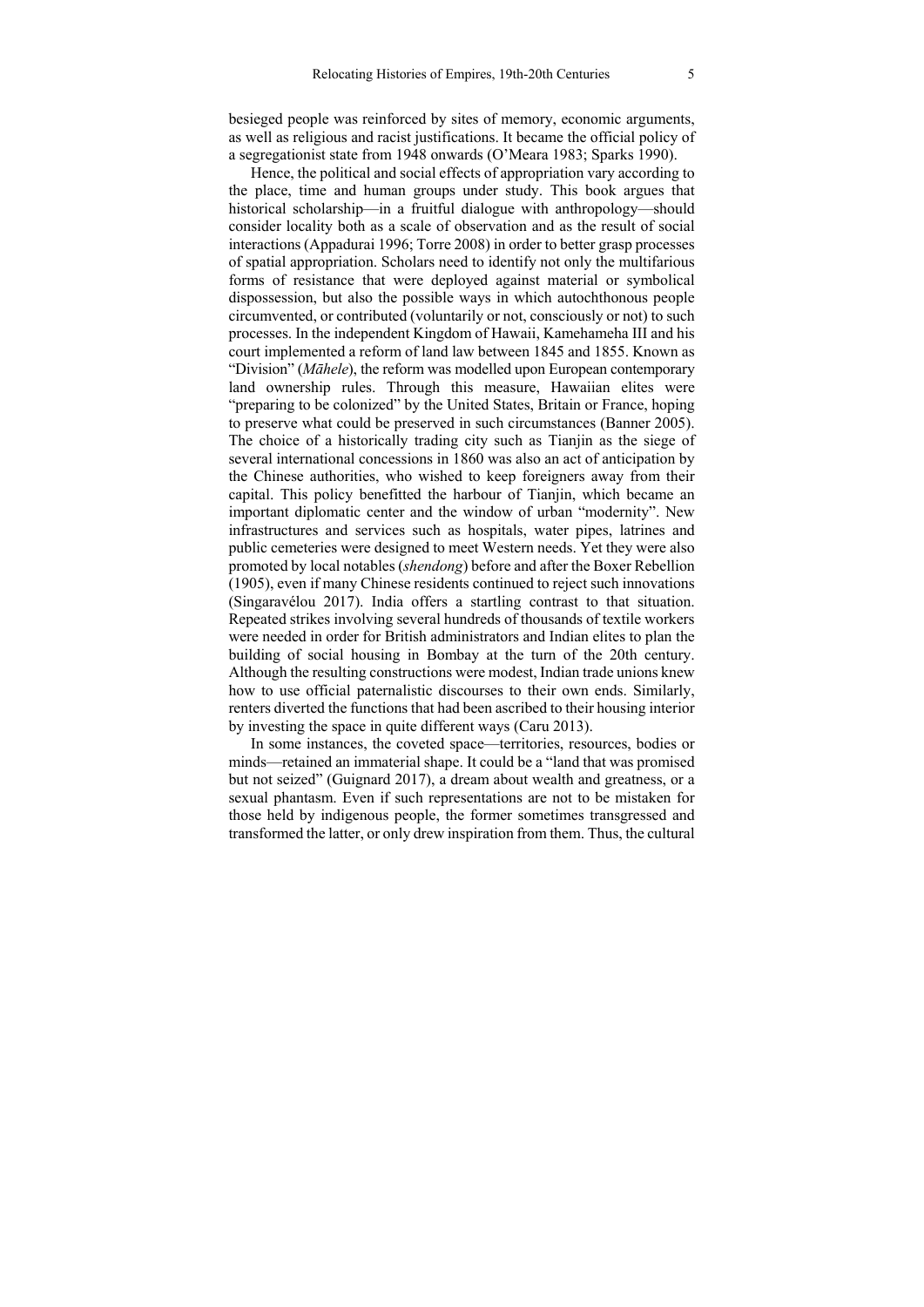dimension of appropriation cannot be dissociated from its political or economic meaning. At times, cultural representations could precede political undertakings. In the Algerian Aures Mountains, Islamic reformism was in part a response to the colonial threat, which in the 1930s remained quite distant in spite of French military conquest and taxation policies. The endogenous nature of reformism strengthened the social and religious cohesion of Algerian mountain-dwellers. This movement was led by landowning families that managed to keep their wealth until independence in 1962 (Colonna 1995). The threat was more direct for Japan when four American warships appeared in Edo Bay in 1853. The signing of unequal treaties with the United States and with European powers in subsequent years led the Shōgun to abdicate and allow young prince Mutsuhito to become the Emperor of Japan (1868-1912). The new regime chose to follow Western models in the technical, legal and military fields so as to regain real independence. However, such a paradoxical and successful reappropriation of national sovereignty owed much to the use of local and Chinese knowledge, the existence of mass literacy within Japanese society, and an industrialization process that had started as early as the beginning of the 19th century (Hiroshi 2006; Hiroshi 2012; Souyri 2016).

Adopting a long-term perspective, we argue that forms of spatial appropriation should not be limited to practices associated with foreign occupation and exploitation, how much complex and interactive these were on the ground. One needs also to take into account older forms of spatial appropriation, as well as those which survived the colonial era. Their dynamics may have been perturbed by the newcomers, but they sometimes owed nothing to them and pursued a separate evolution. In other instances, precolonial appropriations were amplified by colonial and imperial ventures. The former could also deeply affect the latter. From the 1700s until the mid-19th century, territories stretching from northern Mexico to the Mississippi basin were dominated by a Comanche hegemony. This political entity reflects the ability to adapt to the Great Plains ecosystem, borrow foreign technologies (rifles), and coordinate numerous nomadic camps (*rancherías*) to the detriment of other autochthonous peoples and Spanish and North American colonizers. The power of the Comanche "Empire" expressed itself in the alternation between armed raids, diplomatic agreements and trade relations (Hämäläinen 2008). In India, powerful trading networks had developed ramifications from East Africa to the Strait of Malacca and Central Asia long before the coming of the British. This family capitalism benefitted from certain innovations brought by English law—such as the use of joint-stock companies—without necessarily complying with the new banking system. This historical configuration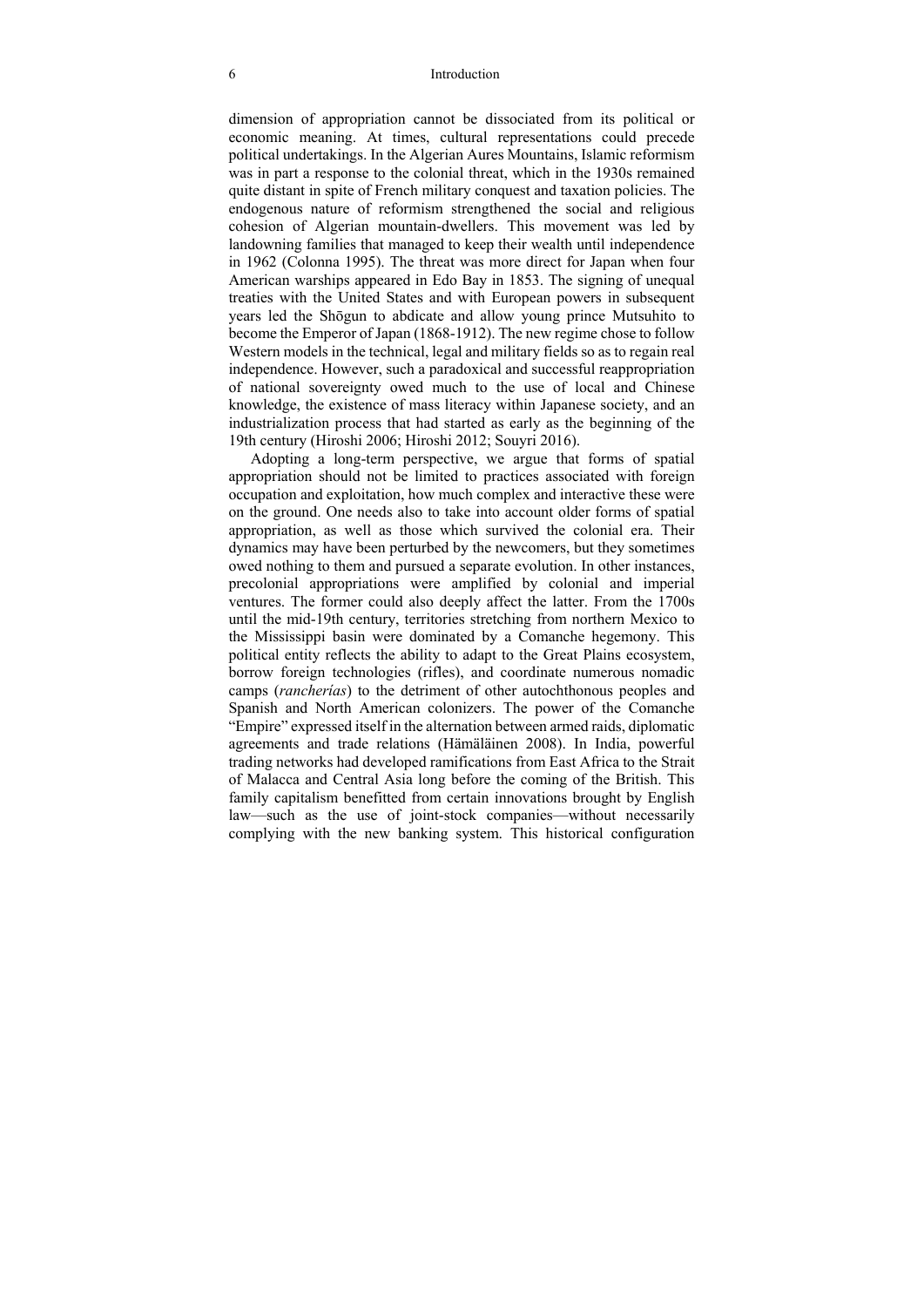explains how a number of "traditional" crafts were able to resist to foreign competitors; Indian textile, steel, cement and sugar modern factories bloomed at the turn of the 20th century (Markovitz 2008).

What about populations that totally stayed out of reach of state administrators, while being subjected to the nominal sovereignty of this or that imperial power? On the map, the eastern highlands of Papua New Guinea were divided between a German and a British protectorate in 1883- 1884. The area was integrated into the Dominion of Australia in the early 20th century. Nevertheless, difficulties of access prevented any foreign intrusion until 1960. The anthropologist Maurice Godelier needed to work fast in order to collect specific forms of Baruya spatial appropriation before they would disappear or be considerably altered. He was indeed able to witness the strict organization of the village and domestic space, which materialized male domination over women. Moreover, Godelier's fieldwork uncovered historical developments that had preceded the arrival of Australian missionaries and officials: Baruya foundational narratives hint at a gradual takeover of the Marawaka and Wonenara valleys from the 18th century, which continued despite bad harvests, plagues and attacks from neighbouring tribes. The Baruya people made themselves known to the outside world and learnt from it so as to consolidate their local power: in the 1940s and 1950s, Baruya salt was reputed far beyond their territory. Trading relations allowed them to adopt more efficient tools, such as steel axes instead of stone adzes (Godelier 1986).

### **Writing an "All-Terrain" History of Spatial Appropriations**

Current studies of spatial appropriations bring to the fore a picture that is less overlooking and uniform than in the past. Scholars are interested in the interactions that this global process generated at various levels. Since the colonial or imperial factor is always enmeshed with other historical dynamics, it is necessary to try and assess the role played by each one of the factors and actors involved. Different modes of spatial appropriation may have been juxtaposed, associated or opposed, as the chapters of this book clearly show. The contributors, who first met in 2017 at an international conference in Aix-en-Provence, France, produced articles that offer ample evidence for a stimulating scholarly conversation on the same historical object from Russia to China, from the United States to South America, from the Mediterranean to Africa. The chapters cut across historiographies that too often continue to reproduce imperial boundaries for archival, linguistic and historical reasons.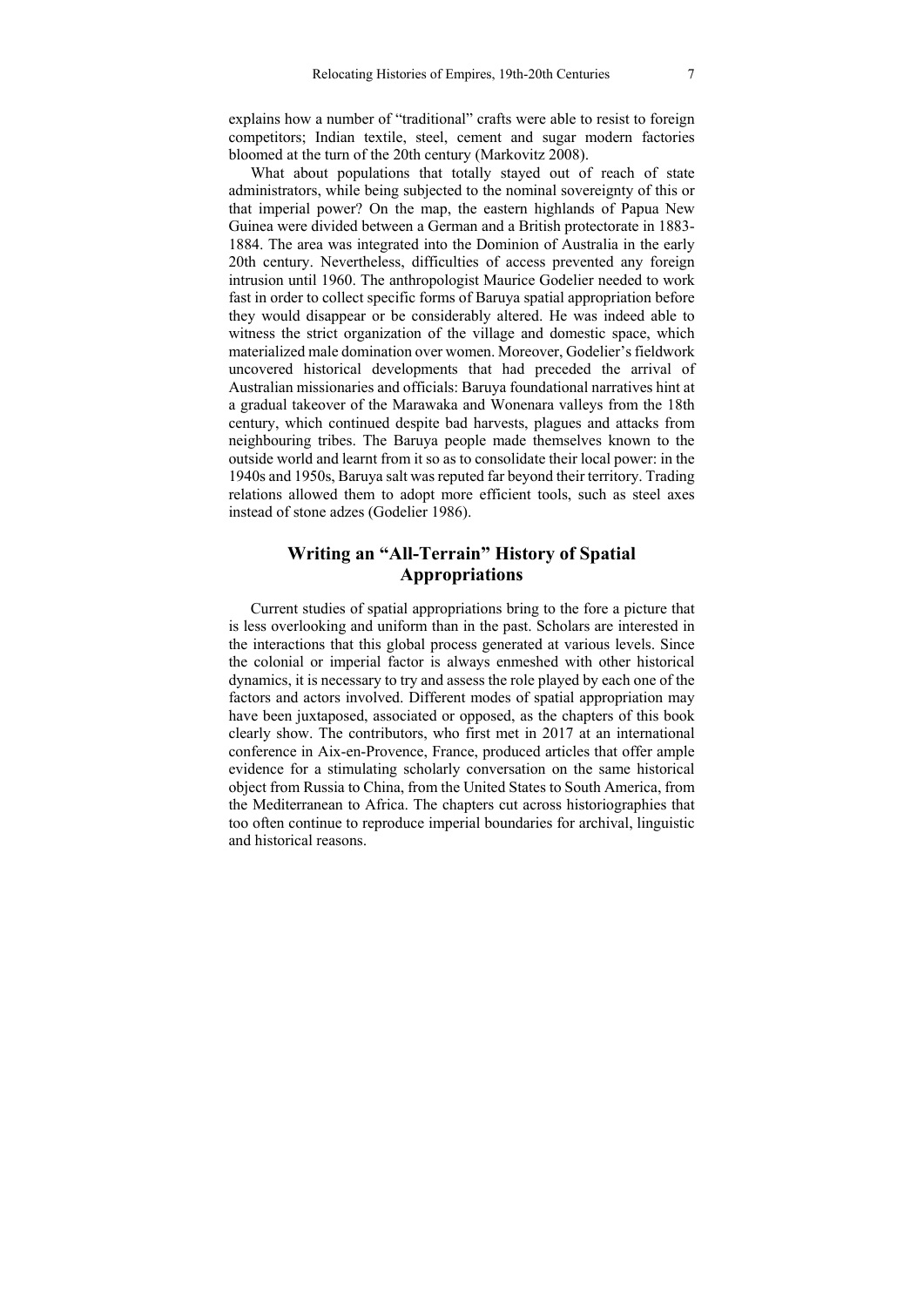#### 8 Introduction

While some authors engage in local ethnographies of rural spaces (Lydia Hadj-Ahmed, Didier Inowlocki), others look at continental-wide colonial imaginaries (Hinnerk Onken). But all of them combine scales and contexts of observation in order to analyze historical processes. How could we otherwise understand what is at stake in a Crimean botanical garden (Heloisa Rojas Gomez), naturalist gatherings in Gabon (Agnès Lainé), conflicting maps of the East African coast (Clélia Coret), the writing of the history of conquest in Kansas (Emmanuel Falguières) or the sale of a big company in Belize (Odile Hoffmann)? Here, scholars unpack appropriation processes by revealing the multiple sites in which spatial relationships were enacted. Thus, the celebration of Bastille Day in the French Concession of Shanghai (1881-1940) leads Qieyi Liu to scrutinize the sociology and geography of spaces that were more broadly linked with political developments in China, France and Japan. Similarly, the White Fathers' missionary expansion into the Gold Coast (1906-1957) was shaped not only by diplomatic ties between the Vatican, London and Paris, but also by the reality of an understaffed administration in the Northern Gold Coast and varied local reactions to evangelization (Jean-Marie Bouron).

#### **Appropriations through the Archival Knot**

Using diverse source materials allows historians to grasp a wide range of spatial appropriations. Documents were the tools or the outcome of such processes; they bring to light specific moments of interaction. Most interestingly, the frequent archival hegemony of ruling elites and institutions does not prevent scholars from discerning alternative regimes of historicity and spatiality, as well as discourses of appropriation that sometimes failed to translate into real practice.

For instance, the making of a map was often underlain by very specific motivations and circumstances. In the eyes of White Fathers that settled in the Gold Coast in the first half of the 20th century, a map would above all serve to represent a "missionary field". They were reluctant to "map the unknown" in a view to spare their own future (Jean-Marie Bouron). Conversely, in the context of the late-19th century Scramble for Africa, European powers often indulged in wishful thinking as they considered their desire for boundaries as on-the-ground realities. Even so, the archives of boundary commissions reflect hesitations and sometimes frontal opposition between various European actors *and* between different "autochthonous" groups. These reports also provide with clues about local lifestyles and ways of appropriating space (Clélia Coret). The writing of history was later monopolized by the winners, who systematically renamed and reordered a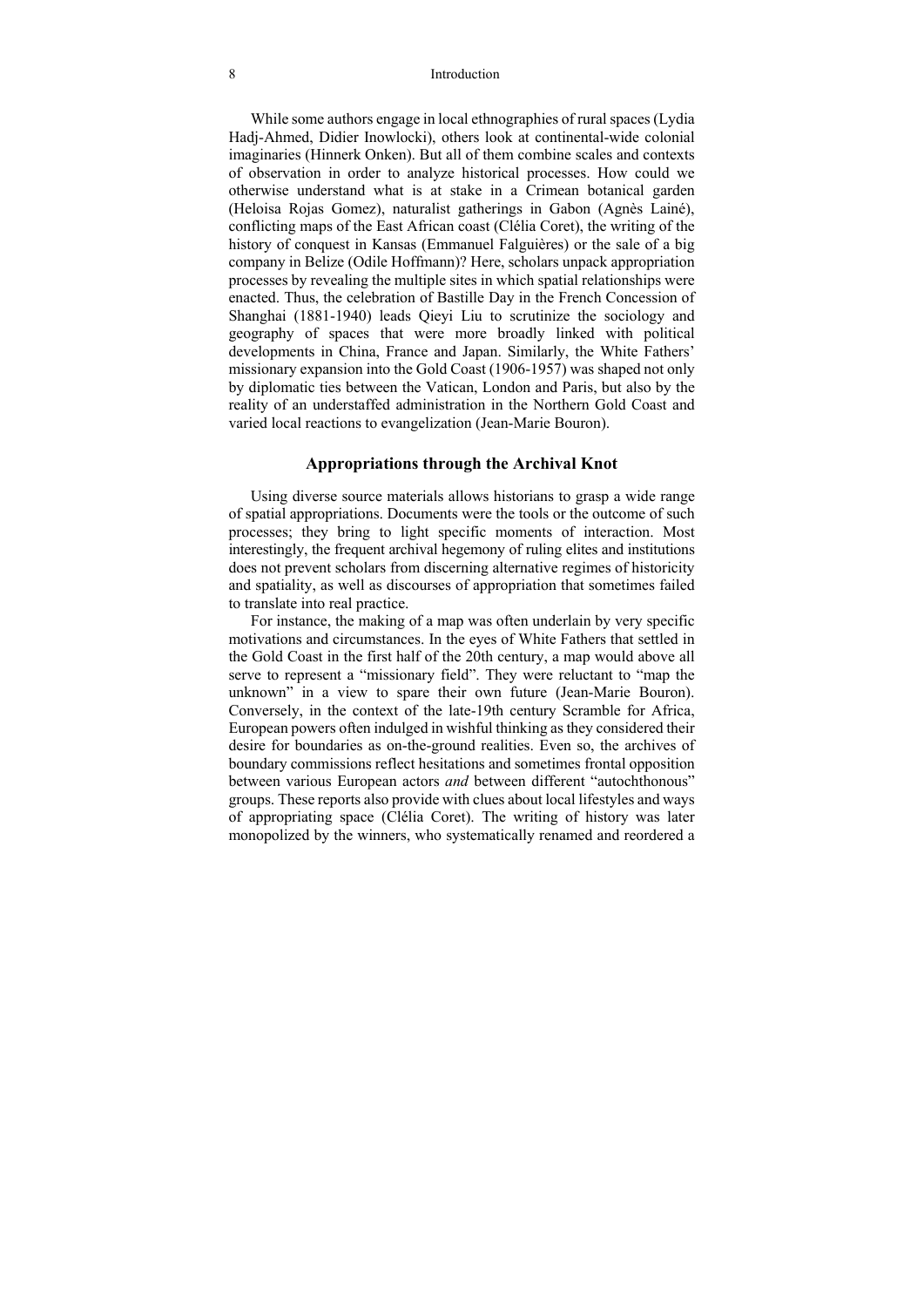territory on paper while deleting all traces of previous occupations. Yet it was still possible for a settler to depart from the rule and locate the site of a massacre of Cheyenne Indians that had taken place twenty years earlier (Emmanuel Falguières).

Even though the archival overlooking perspective inevitably implies a selection of events, filtering how we see spatial appropriations, historians can learn a great deal from the context in which the documents were produced. A good case in point is the voluminous file that emerged out of the sale of forest land by the Belize Estate Company (BEC) in the 1930s. These documents reflect Britain's attempts to maintain her sovereignty and preserve the profits she had drawn from wood exploitation for decades. They also reveal the competing agendas of local entrepreneurs, North American companies and foreign governments (Guatemala, Mexico, the United States) within the same space. Quite unsurprisingly, workers employed by the BEC could not make their voice heard; they were a priori excluded from such correspondence, reports, accounting books and notarial acts. But the "magnifying glass effect" of the transaction incited the seller to try and solve as many conflicts as possible *before* the effective sale. When this was not possible, the BEC informed potential buyers of their existence. This configuration explains why present-day historians see popping from the archives various modes of land rights recognition (dating back to the middle of the 19th century), including Maya modes, which BEC directors wanted to "regularize" as quickly as possible many decades later. In the 1930s, a serious buyer could not altogether ignore the struggle of Creole, Chinese, and Indian workers, who protested against the delayed payment of their salaries and the seasonal nature of their work—thus contributing to let us know about it (Odile Hoffmann).

Political domination and its documentary translation find their limits. Both often accommodate with imperfect relays and a few false notes. Let us consider the case of a "local"—yet foreign, most probably British irrigation officer that was physically harassed in the Egyptian countryside in 1902, at a time when Egypt was under British occupation but still officially an Ottoman province. The historian gets to know about the incident through an English report by the officer's superior and an Arabic report prepared by the Egyptian provincial governorate. Seemingly astonishing in this case is the victim's failure to obtain medical refund from his own administration. A careful analysis of the various sources sheds some light on this historical puzzle: the Egyptian rural space was being brought under increased administrative control, a reality that soon became unbearable to village dwellers. At the same time, the injured irrigation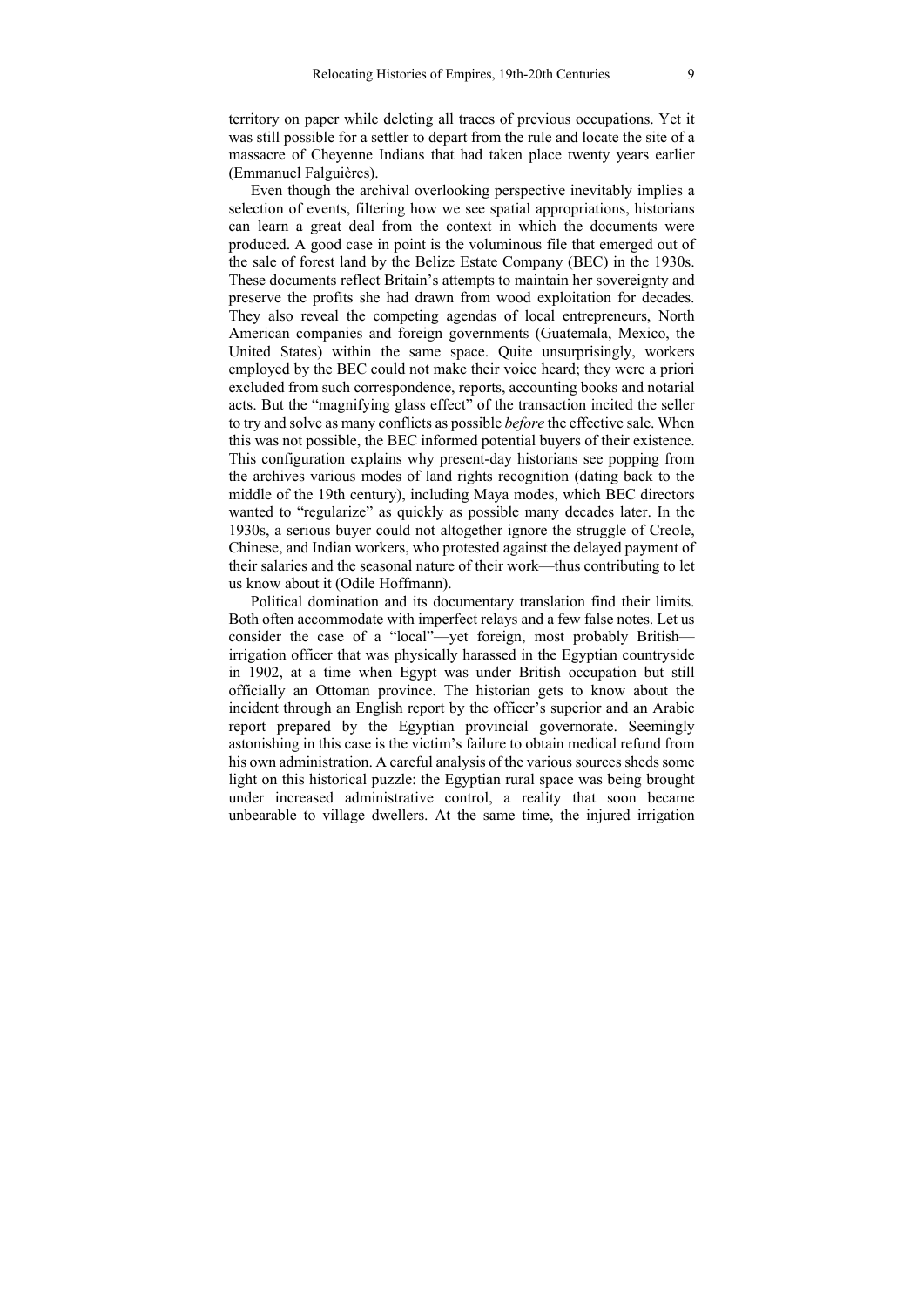officer was blamed for not keeping with the social norms that were tacitly expected from a British official in semi-colonial Egypt (Didier Inowlocki).

Patrimonial sources are the basis for other types of original research. As argued by Agnès Lainé, "objects [that were collected in Equatorial Africa and deposited in European museums in the second half of the 19th century] meant inventories of resources and knowledge (scientific, economic, technical or artistic), means of winning over or dominating local authorities, investing spaces as much for collection and opening new ways of commercial and political penetration, as for more direct exploitation of territories". In Northern Ghana, the Catholic presence has left a visible and audible patrimony besides religious buildings. A whole signage is periodically reactivated through processions that include bell ringing, music and singing. However, in the colonial era missionaries had to accommodate with well-rooted beliefs and practices, such as "scraping the earth" before any new spiritual installation (Jean-Marie Bouron). Under such circumstances only oblivion testifies to the ultimate success of one form of appropriation over another. It is also the case with Raffaele Scassi's imperial project in Crimea, which was notably reflected in his deep interest for archeological artifacts and vegetal species. Two centuries of Russification and Sovietization have largely obliterated the memory of this man and his venture: nowadays one can find only a fountain named after him in the outskirts of Kerch (Heloisa Rojas Gomez).

Images certainly have a strong and long-lasting evocative power because of their ability to sustain a colonial imaginary beyond physical or political bonds to a territory. In the years 1890-1930, postcards and photographs adorning travelers' accounts and travel guides brought German society closer to South America. "Created in real time, visual representations gave the impression of objectivity, reality, facticity, authenticity, and immediacy", argues Hinnerk Onken in his chapter, although their reception was not uniform. But what did these postcards and photographs vehicle in the early 20th century? They featured modern cities that would attract emigrants and businessmen thanks to their infrastructures and means of communication; great landscapes plenty of wild natural scenes or portraits of naked women, suggesting a world of infinite experiences. Such projections may have fulfilled a compensatory function in a puritan Germany that had been amputated from her colonial empire at a very early date (1918). Maps and lithographs representing Crimea at the turn of the 19th century were not as widely diffused. Yet they similarly entertained a "desire for the South" in Western Europe and Russia (Heloisa Rojas Gomez). Pictures that were taken a century later at Bastille Day in Shanghai served totally different ends. They were reproduced in the French and Chinese-speaking press to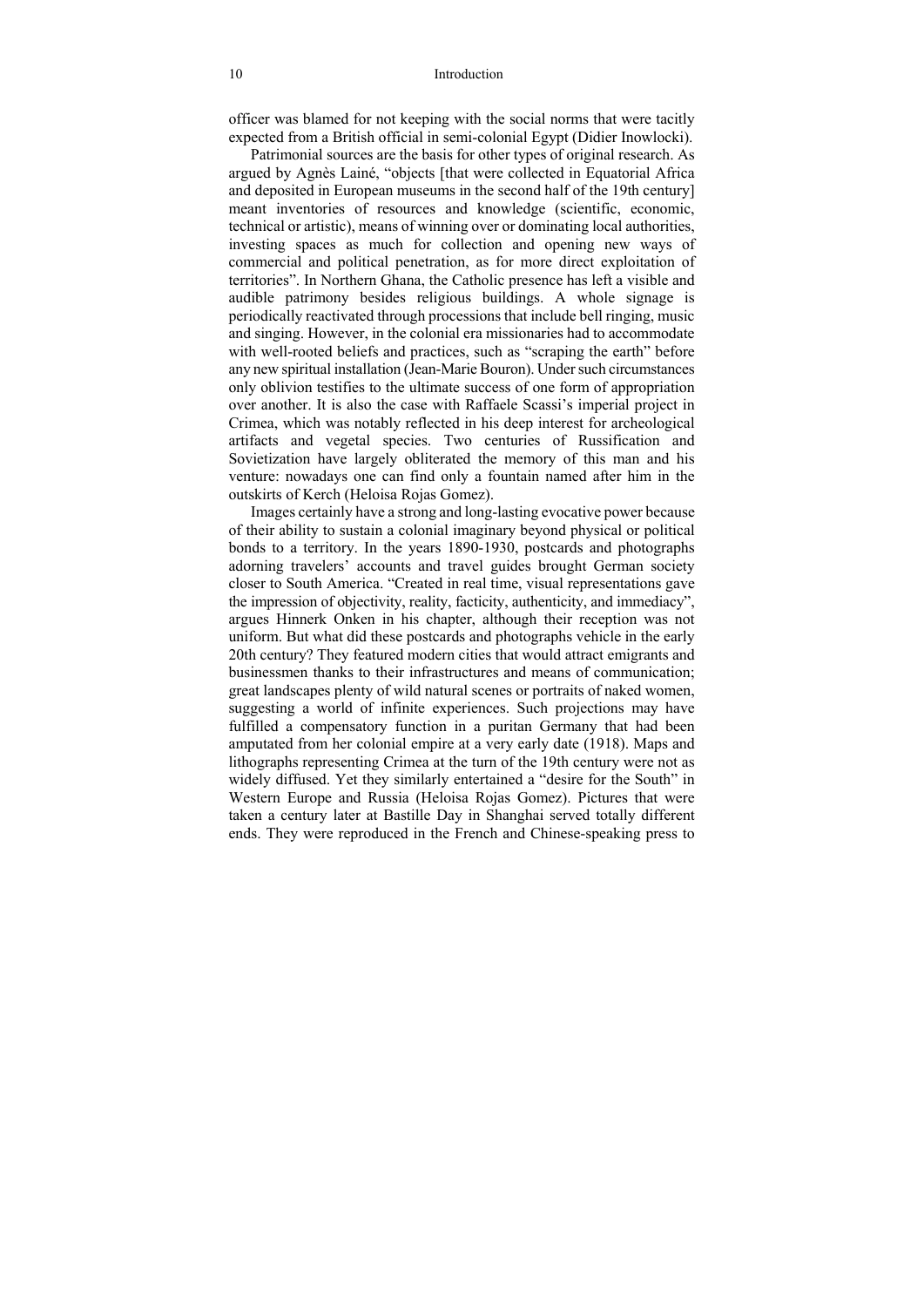give an impression of normality and peaceful relations at the very moment when international domination over China seemed more and more fragile and contested—or at least increasingly difficult to justify (Qieyi Liu).

Oral interviews offer a valuable complimentary tool for more recent periods. The terseness of French military reports (*journaux de marches et opérations*) in wartime Algeria (1954-1962) is not surprising. Indeed, the army was engaged in a process of rationalizing space in order to better control it. The progress of "pacification" was correlated to the number of "outlaws" that were eliminated, accomplices that were arrested, weapons caches that were discovered. This growing control over space can be followed by looking at French military maps. By contrast, oral accounts allow historians to grasp how Algerian villagers experienced the transformation of their daily routine through the imposition of a French time, the restriction of population movement, and traumatic moments that later became sites of memory. These two opposite geographies do not easily adjust one to the other; yet when combined, they help understanding the paroxysm of a long-term colonial situation (Lydia Hadj-Ahmed). Interviews with elderly people from Kenya's Wajir District, near the Somalia border, bring to light strong elements of continuity. A transborder sense of belonging has persisted to this day even though a boundary was drawn by Italy and Britain as long as a century ago. These feelings of belonging have also survived forced displacement, the transformation of pastoral and trade activities, the redefinition of assigned identities, and successive wars throughout the 20th century. In this case, oral testimonies corroborate a scholarly intuition which written archives produced on each side of the border would rather tend to minimize (Anna Bruzzone).

#### **Contested Objects, Local Practices and the Power of Imagination**

Through various case studies, the following chapters investigate important transversal concepts such as historical agency, the spatial technologies of imperial and colonial states, and vernacular spatialities. The organization of the book in three parts brings out comparative insights on more specific issues.

Part One explores some of the main objects of spatial appropriation in colonial and imperial contexts, namely the exploitation of natural resources, the process of territory-making and the achievement of political sovereignty. Even though the studies by Agnès Lainé and Odile Hoffmann are located at the opposite end of the colonial period, they do tackle a number of common issues. What was the relationship between access to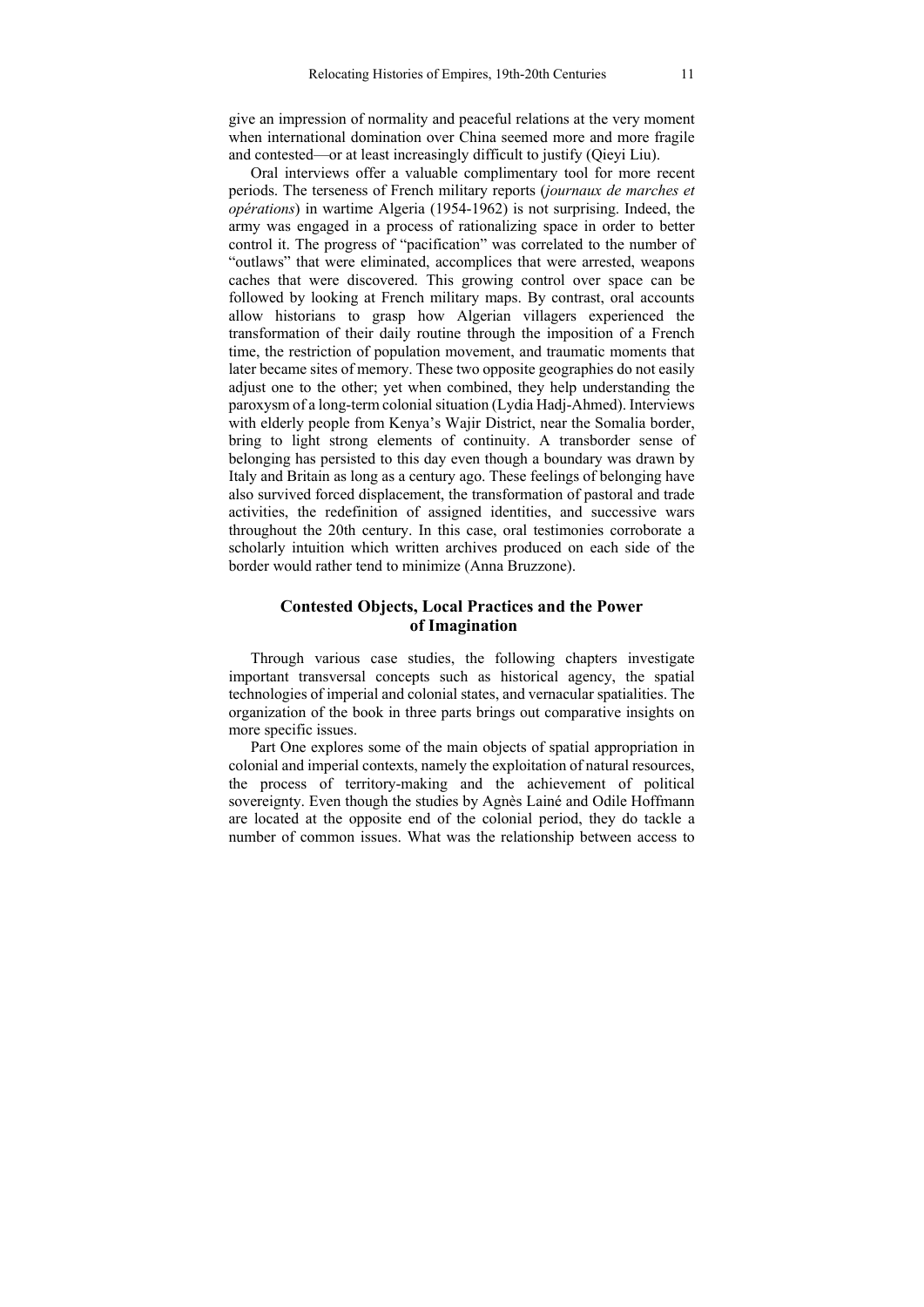"natural" resources and property over them, both in the thinking of local actors and in real practice? Whereas European naturalists tried to dissociate property and access in order to claim hunting rights in mid-19th century Gabon, the BEC argued that the continuous exploitation of forests in British Honduras (later Belize) granted it property rights over lands that the company sought to sell in the 1930s. The second issue is connected, but different, from the first: how far was the control over natural resources through gathering, hunting, agriculture, and then exploitation for commercial, scientific or industrial ends—instrumental in asserting political sovereignty over a specific space? Conversely, to what extent did political sovereignty confer rights over resources? Relevant for both precolonial Gabon and British Honduras, this double question raises the issue of institutions. Indeed, what institutions were able to recognize and guarantee rights over the land and its fauna and flora in each case? This question may fruitfully lead scholars to re-examine the couple legality/legitimacy, two notions that colonial administrations nowhere managed to make coincide despite great efforts to that effect.<sup>6</sup>

Odile Hoffmann not only points at the transformation of individual, limited, appropriation of resources into wide-scale colonial policies of forest and mine exploitation in the span of three generations. She also demonstrates, as do Clélia Coret and Anna Bruzzone, the central role played by borders—as lines (boundary) or zones (frontier)—in historical processes of spatial appropriation. In instances when the border was disputed, as between British Honduras and Guatemala in the 1930s and 1940s, the selling to North American businessmen of tracks of land located near the border zone entailed political risks for Britain, who feared losing her sovereignty in the region. On the East African coast at the time of the Scramble for Africa, European and local actors rather sought to set up boundaries—those of the Zanzibar State—as a means to assert territorial claims on behalf of Germany, Britain, the Zanzibar Sultanate or the Witu Sultanate (Clélia Coret). Still, borders endorsed a different meaning at the margins of British Kenya and Italian Somaliland, where they contributed to the territorialization of Somali nomad groups and the reshaping of local political loyalties (Anna Bruzzone).

Territorial ambitions, property claims and resource exploitation by state and non-state actors entailed negotiations that took place at various scales, from the local colonial space up to the international arena through the metropole. Negotiations would sometimes last a few weeks, sometimes several decades. They were often accompanied by a considerable amount of mapping activities. Mapping was at once a material outcome of onsite

<sup>6</sup> See for instance Nuzzo 2012.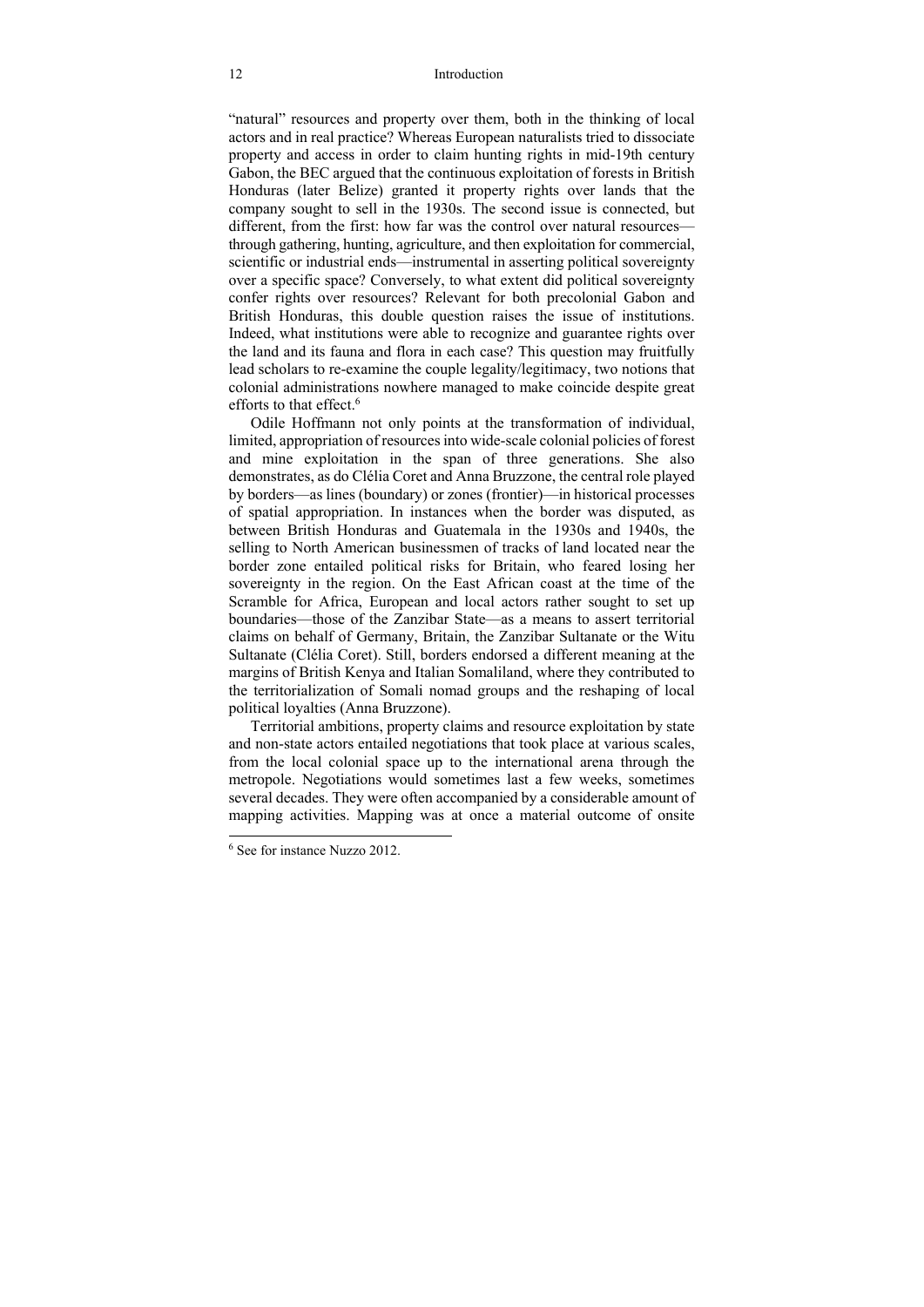fieldwork and a tool for claiming sovereignty (Clélia Coret) or property rights (Odile Hoffmann). Furthermore, the chapters in Part One help us understanding how imperial dynamics affected not only the local management of territory and population, but also the ways in which local people practiced space (Odile Hoffmann, Anna Bruzzone). While forest workers protested against their working conditions in British Honduras, Somali nomads did not hesitate to question "intertribal boundaries" assigned to them by the British administration in Kenya. The primarily European and colonial documentation on which these studies are based does not preclude historians from discerning territorial claims by indigenous/local actors before (Agnès Lainé), during (Clélia Coret) or at the twilight of the colonial moment (Anna Bruzzone).

Local conceptions and practices of space lie at the heart of Part Two. Endorsing a long-term perspective, the chapters by Jean-Marie Bouron and Qieyi Liu respectively analyze the process of Catholic missionary territorialization in the Gold Coast and the meanings of Bastille Day in the French Concession of Shanghai. At the start of the 20th century, Shanghai experienced a kind of semi-colonial rule that formally preserved imperial namely Chinese—sovereignty. This was also the case of Egypt, which remained a nominal province of the Ottoman Empire until 1914 even though the country had lived under British military occupation since 1882. However, contrarily to Shanghai, Egypt is here apprehended through a historical ethnography based on the detailed observation of social and administrative practices at the micro level (Didier Inowlocki). This small scale has also been retained to study the use of space in rural Algeria at the time of the War of Independence (Lydia Hadj-Ahmed).

The chapters show how the physical, and sometimes sonorous, marking of space fashioned particular landscapes and human itineraries. Catholic churches, cemeteries, and statues in the Northern Gold Coast are good cases in point. July 14th decorations in Shanghai, dams, canals and cotton fields around the Egyptian Nile, or barbed wire set up around Algerian villages also reflect spatial transformation that had far-reaching social, economic and ideological effects. Liturgical bells and singing, melodies of a military orchestra and the ringing of the time for water supply, all were sounds that punctuated the day or the year of subordinated peoples. A number of devices, such as Catholic processions (Jean-Marie Bouron) and July 14th parades (Qieyi Liu), allowed missionary and colonial institutions to simultaneously strengthen their visibility and audibility in the local environment. This raises questions about the impact of missionary, political, administrative or military investment of space on the living experience of subordinate people within colonial and semi-colonial systems. How can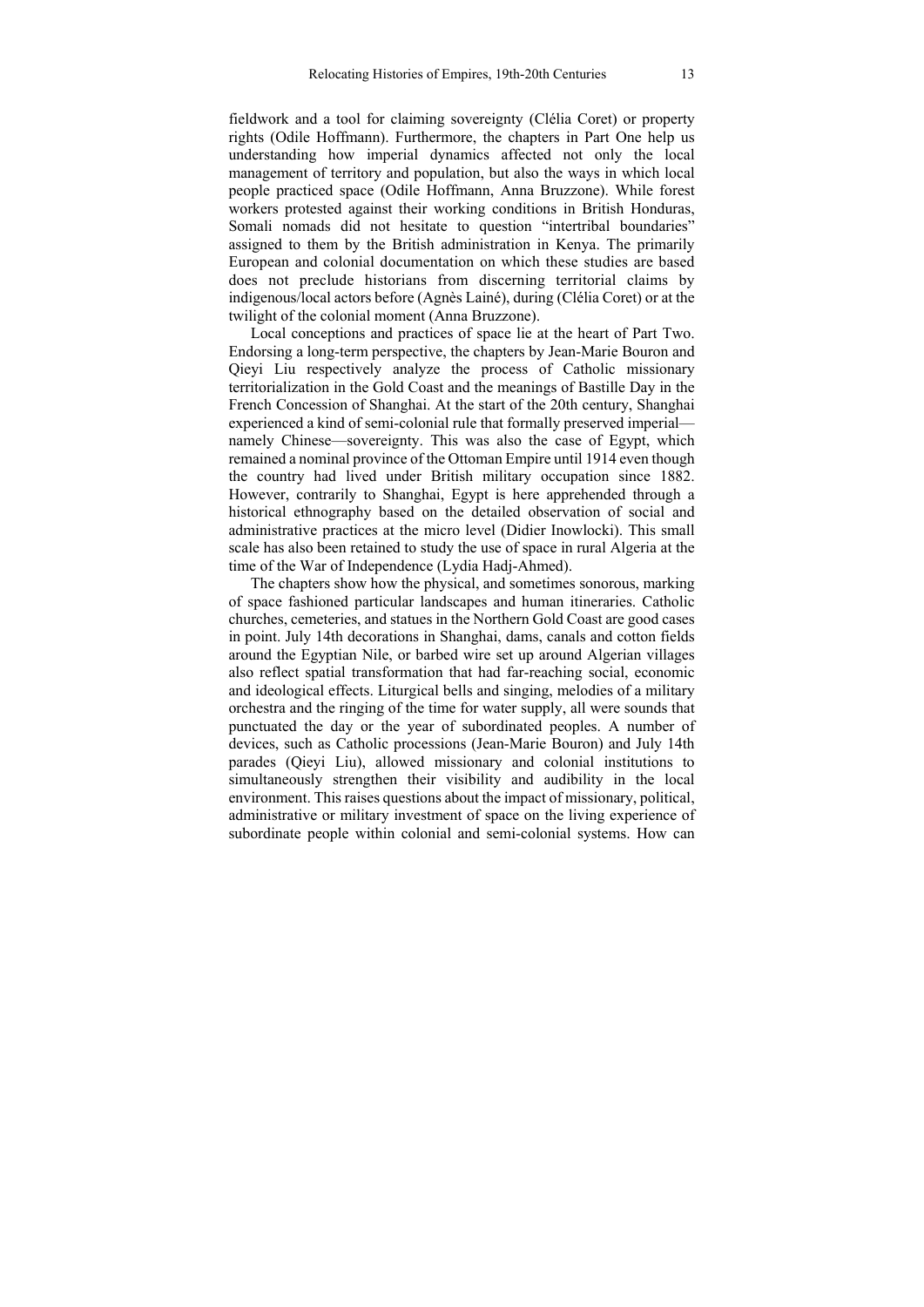historians access the experience of actors that very often did not author sources or whose writings have not been preserved and made accessible?

Cutting across all the chapters, the issue of the social experience of space leads scholarly thinking onto various paths. In the Gold Coast, African converts to Catholicism appropriated missionary space by taking part in religious ceremonies, attending schools and resorting to medical treatments provided by the White Fathers. After the independence of Ghana (1957), they reinvested Christian monuments with local meanings by painting Kasena artistic motives on the church walls. It seems that for them the Church has truly functioned as a "geosymbol" (Bonnemaison 1981, quoted by Jean-Marie Bouron): Catholic territorialization was successful to the point that it provided parishioners with a sense of owing space and belonging to a community.

In the French Concession of Shanghai, the July 14th corteges and illuminations that were regularly organized from the 1880s until the 1940s constituted an urban spectacle whose meaning, participants and effects were assessed in different ways by contemporary witnesses and journalists. Scrutinizing a discursive space at the junction of French, Chinese and English-speaking Shanghai newspapers brings to light contradictory experiences and interpretations of Bastille Day. The attitude of Chinese "spectators", who themselves became a spectacle for commentators, crystallized heated debates in which France appeared alternately as a pioneer of human rights and democracy in the world or as an oppressive colonial power that needed to be pushed out of China (Qieyi Liu).

In Egypt, the British "veiled protectorate" (1882-1914, see Carman 1921) and the development of irrigation techniques ushered in spatial constraints affecting the countryside. Land expropriation in the name of public interest, the moving of cemeteries away from villages and the imposition of restrictions on the movement of peasants provoked some violent incidents, as occurred in Mazura in 1902 (Didier Inowlocki). Half a century later, the war fought by the French army against Algerian nationalists significantly impinged upon the mobility of Ait-Bouadda and Moknéa inhabitants. The erection of physical obstacles (roadblocks, barriers), the implementation of strict but changing—thus unpredictable rules over the movement of goods and people, the military intrusion into the villagers' daily life through inspection, food rationing and time discipline, all concurred to restrict Algerian movements, incite individuals and families to circumvent the new rules or sometimes negotiate with the colonial authorities. Although mobility was often restricted, it was also constrained by French soldiers who emptied and destroyed villages considered to be "on the rebellious side". Displaced people would reappropriate their village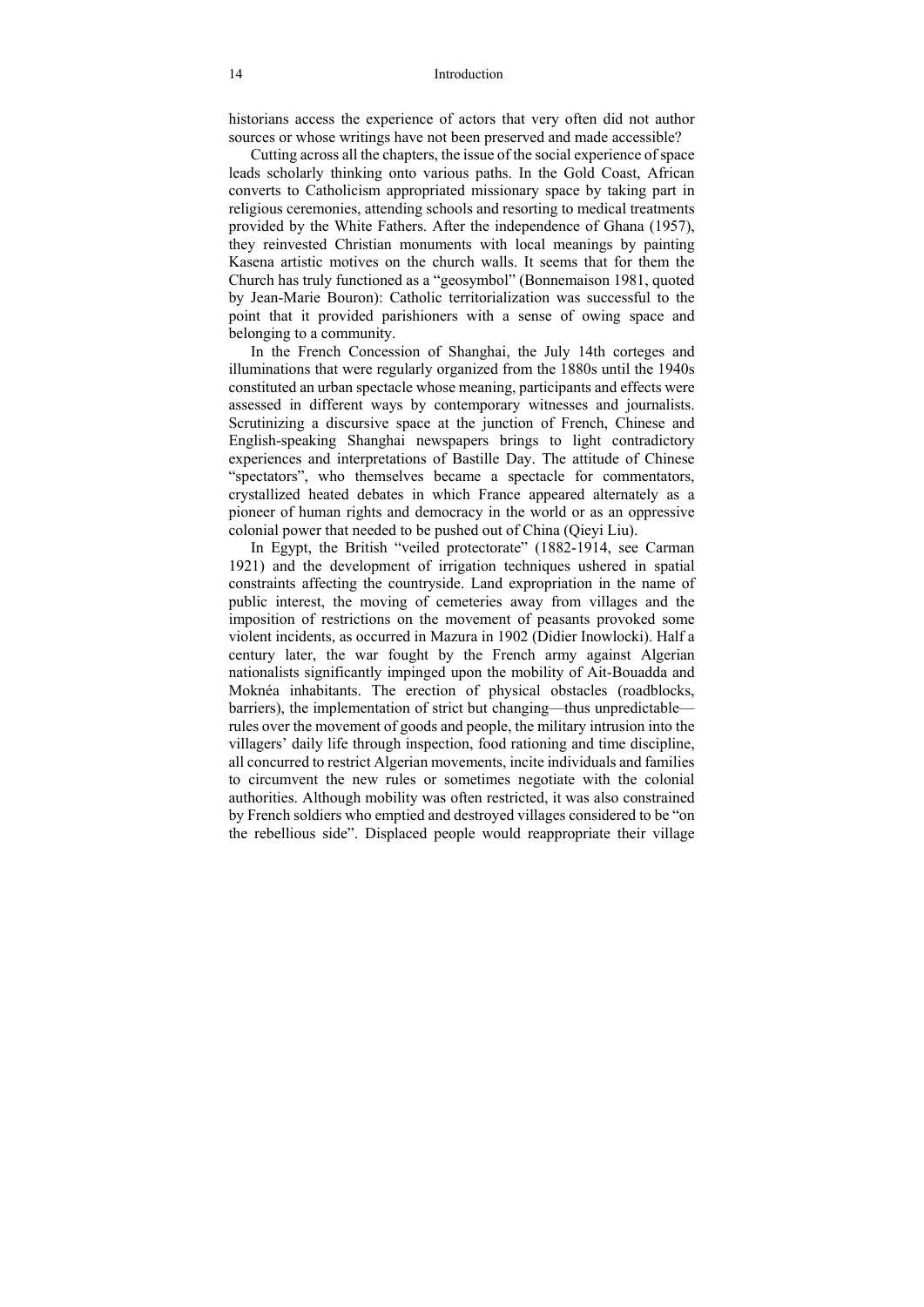space through poetry or by taking the risk to go back to places that had been categorized as "forbidden" or "insecure" zones by the French military (Lydia Hadj-Ahmed).

The case studies bring to light competing, conflicting or entwined regimes of spatiality. These three modes were present in the Northern Gold Coast. Catholic, Protestant and Muslim proselytes competed in the spatial and sonorous realms. Delimiting jurisdictions was a recurrent motive of conflict between the British colonial administration and the White Fathers mission. Lastly, Catholic and Kasena spatialities coexisted for decades before the introduction of the European notion of land property shook such an entwinement. Protests against the delocalization of cemeteries in rural Egypt and struggles over human movement in war-torn Algeria reveal conflicting spatialities. The inclusion of French symbols (RF inscription, tricolour flag) in the July 14th celebrations in Shanghai rather hints at entwined spatialities, although the mere definition of the spectacle and its audience was subject to dissonant interpretations.

Part Three examines symbolical, memorial and visual modes of appropriation. In the early 20th century, the rewriting of Kansas history offered a crucial ideological complement to military conquest and land settlement (Emmanuel Falguières). By contrast, contemporary German bonds to South America (Hinnerk Onken), or the imperial conceptions of a Genoese high official in Crimea a century earlier (Heloisa Rojas Gomez), remained unfulfilled projections. The mobilizing power of such forms of appropriation is not necessarily linked with the ability to physically take hold of a territory and its resources. Indeed, the memorial appropriation of Kansas unfolded quite a long time after the material conquest; and if Russia did expand into Asia throughout the 19th century, Russian imperial expansion did not rely on civilizational and peaceful means as advocated by Raffaele Scassi. As for the German interest in South America, it did not ensue from expansionist policies: such a curiosity was entertained by travelers, photographers, writers and economic lobbies that primarily addressed an audience that was ready to invest or fulfil dreams on a faraway continent. Hence, cognitive appropriation could very well operate "downstream", elsewhere or differently from physical takeover.

The gap between material and immaterial appropriation also expressed itself in a different relation to time. Symbolical appropriation was often meant to satisfy present needs whose connection with the past was chosen, reshaped, or silenced. For Christian Orthodox Russians, claiming a Greek heritage served at legitimizing the "reoccupation" of Black Sea regions, the "rediscovery" of ancient agricultural techniques, and the "reopening" of maritime routes to the Mediterranean Sea (Heloisa Rojas Gomez). Unable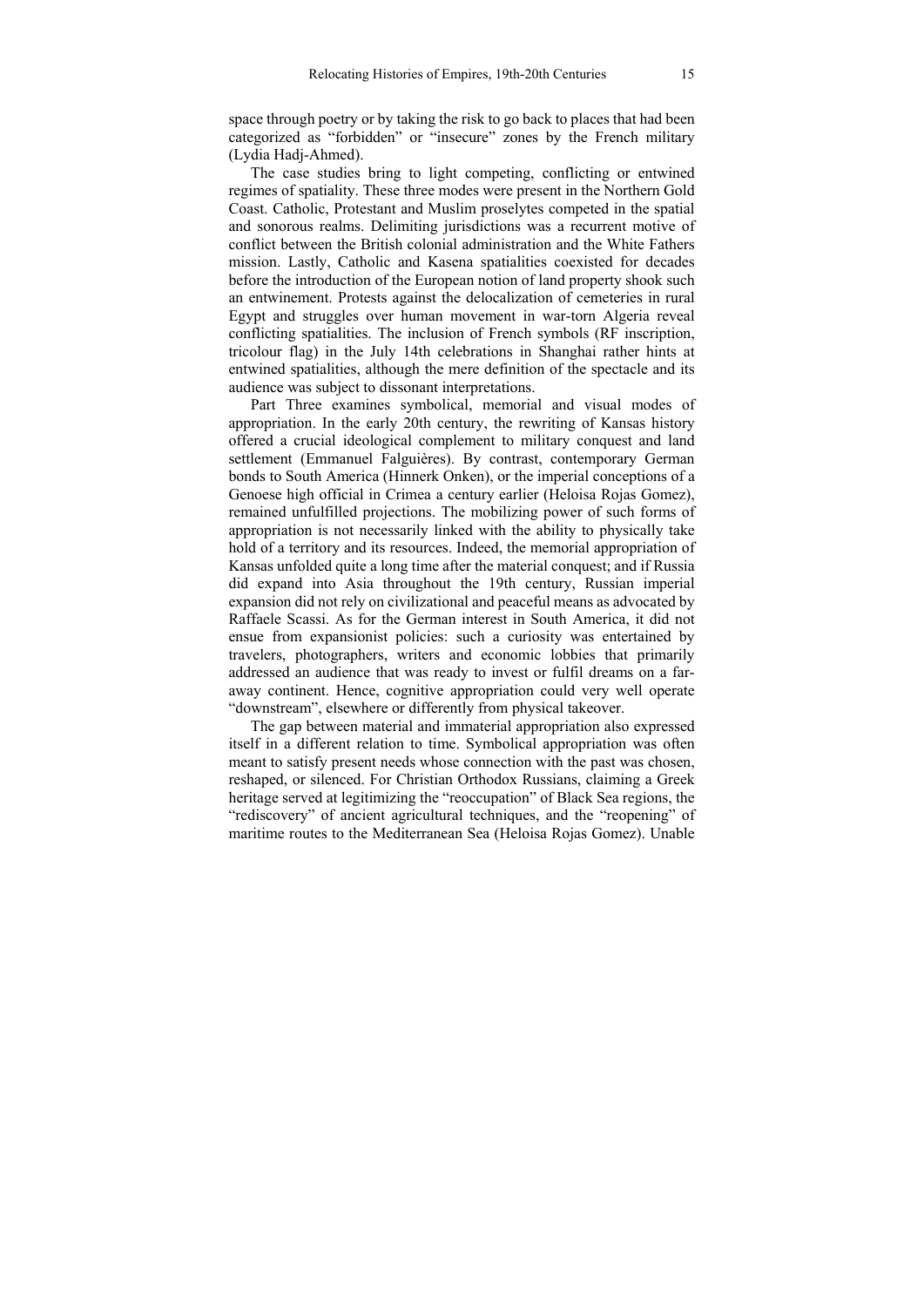#### 16 Introduction

to evoke such a kind of filiation, local history associations in the United States ended up modelling their discourse on the "frontier" national myth that had been popularized by the university historian Frederick Jackson Turner since 1893. This discourse praised the action of European pioneers while suppressing all reference to an "Indian" past (Emmanuel Falguières). In the Weimar Republic (1918-1933), there was rather a need to cure German patriots from a recent traumatic past. Both imperial nostalgia and a quest for personal satisfaction could be fulfilled by being transported, through books and images, to Brazil, Chile or Argentina (Hinnerk Onken). Biased by a "pain/evil to see" (*Le mal de voir* 1976), those parallel spacetimes created coherence between past and present, answering pressing needs for political legitimacy and/or for the fulfillment of private aspirations.

These individual and collective appropriations were powerful even though they were not always inserted in the lived experience of a colonial or imperial situation. Their promoters did not spare efforts to convince people around them. In Kerch, a botanical garden and a museum of antiquities stirred the imagination of prestigious visitors that could influence the future of the Russian Empire in the 1820s (Heloisa Rojas Gomez). The diffusion of texts, maps and photographs was much more massive a century later in the United States and Germany. Relying on fast-developing networks of scientific societies, libraries, and schools, those media reached a broad literate audience that had access to the printed materials of the industrial era (Emmanuel Falguières, Hinnerk Onken). This is not to say that truncated narratives, promotional writings and delusive close-ups completely succeeded in convincing targeted audiences. But the motives underlying such activities and the evocative power of the materials were sufficient to generate collective passions: a real "desire for the South" among Russian elites, the fostering of a colonial culture in a country (Germany) that was deprived of colonies, and a peculiar intolerance towards critical history in the United States.

In the process, mediators often distorted scales. By drawing public attention to a small exemplary place, they suggested another space, which was much larger but still within reach. Hence, a landscape featuring a modern city, a locomotive on a suspension bridge or an erotic portrait stirred German imagination to encompass a vast continent that welcomed all daring ventures (Hinnerk Onken). Similarly, Raffaele Scassi's plentiful garden, as well as his romance with a Caucasian "princess", served as metaphors for advocating shared interests and a peaceful coexistence between all the peoples of imperial Russia (Heloisa Rojas Gomez). Every child's drawing, as every pioneer's testimony in Kansas, was to be integrated into the American national grid map, which featured a revisited toponymy. Such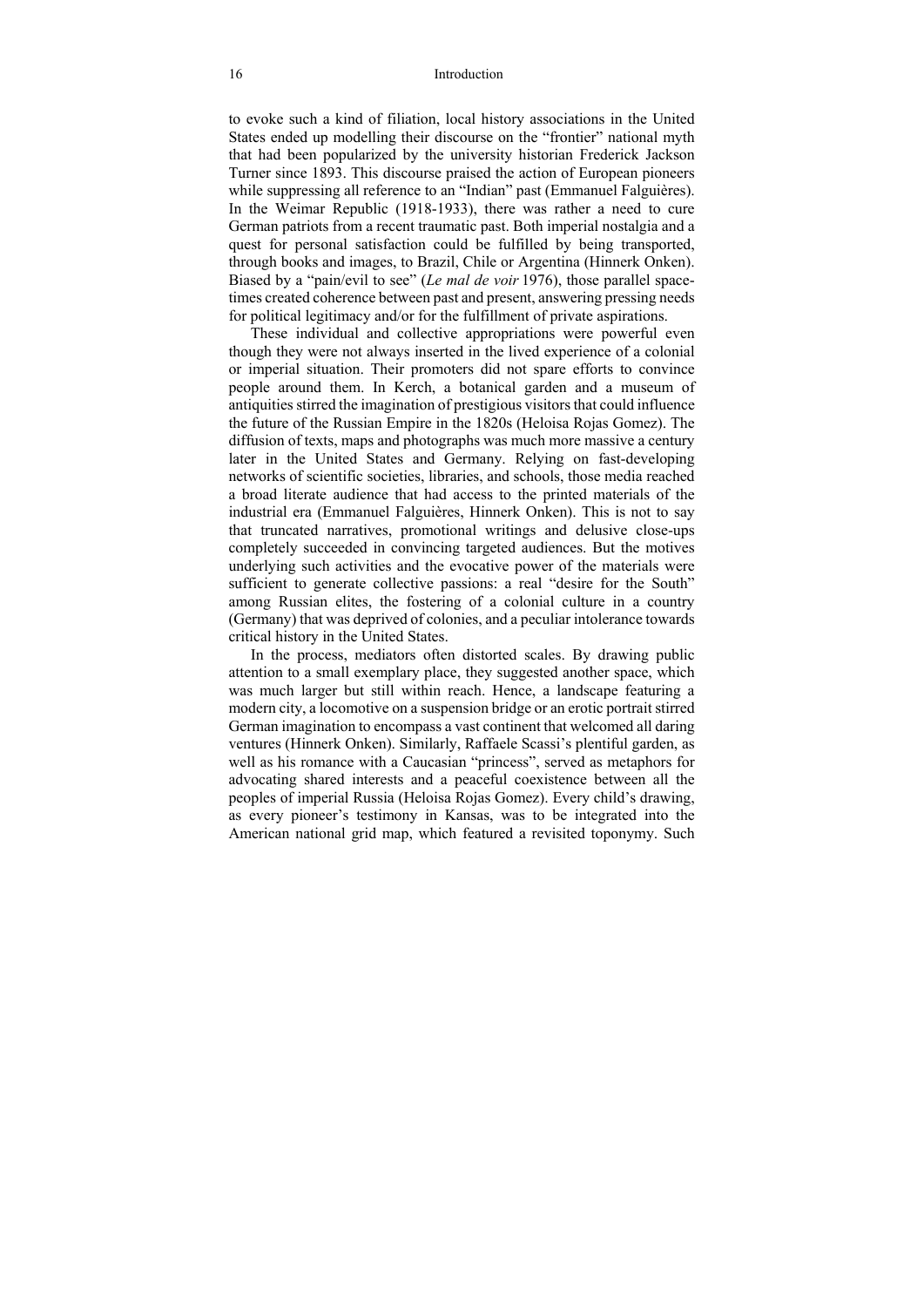local productions were inserted in a history of the conquest of the Great Plains that was devoid of any false note (Emmanuel Falguières).

Despites its powerful impact on the real world, the veil of symbolical appropriation got torn in the shorter or longer run. In fact, Raffaele Scassi did not manage to change the ways and thinking of Russian generals and settlers in the 19th century. In the long run, Native American memories never stopped challenging the United States' national narrative. Feedbacks by overseas German emigrants sometimes dampened the motivation of potential emigrants to leave the metropole. Indeed, as in the case of physical seizure of natural resources or territories, symbolical, memorial and visual appropriations were the locus of debates or conflicts that were never totally extinct. In Germany, the search for a "vital space" became the motto of a totalitarian state that began to project itself onto the Slavic world in the 1930s. Yet the persistence of a South American imaginary may have oriented the flight of Nazi war criminals after 1945, as it shaped the cinematographic works of Werner Herzog (born in 1942).<sup>7</sup> Even if both Russian and American imperialisms strengthened after the Second World War, the leaders of the new world powers could not show complete indifference vis-à-vis mid-20th century decolonization movements, which they officially encouraged. In this context, it became possible for autochthonous peoples, who were at the same time Soviet or American second-class citizens, to openly claim compensation in the 1960s. They were supported by a growing international concern for "indigenous rights" and new mediators not all of whom came from within their ranks: dissidents, lawyers, artists, anthropologists, and historians (Miller 2004; Goujon 2006).

This book contributes to a long-term historiographical debate by putting into sharper relief the geographical, anthropological and cultural dimensions of spatial appropriation. In colonial and imperial contexts, these phenomena can neither be reduced to a material and violent dispossession policy orchestrated by European and Japanese invaders, nor to an ongoing and unquestioned resistance by subaltern peoples. They were rather sites of complex and dynamic interactions, in which the respective part of each actor owed as much to the colonial configuration as to other historical factors. Appropriation processes can be grasped through archival knots all around the globe. Beyond the great diversity of local and regional situations, which scholars need to reconstruct as finely as possible, we argue that a common interpretative framework allows bringing out the declination and conjugation of various forms of spatial appropriation.

<sup>7</sup> See Steinacher 2006; Aubron and Burdeau 2017.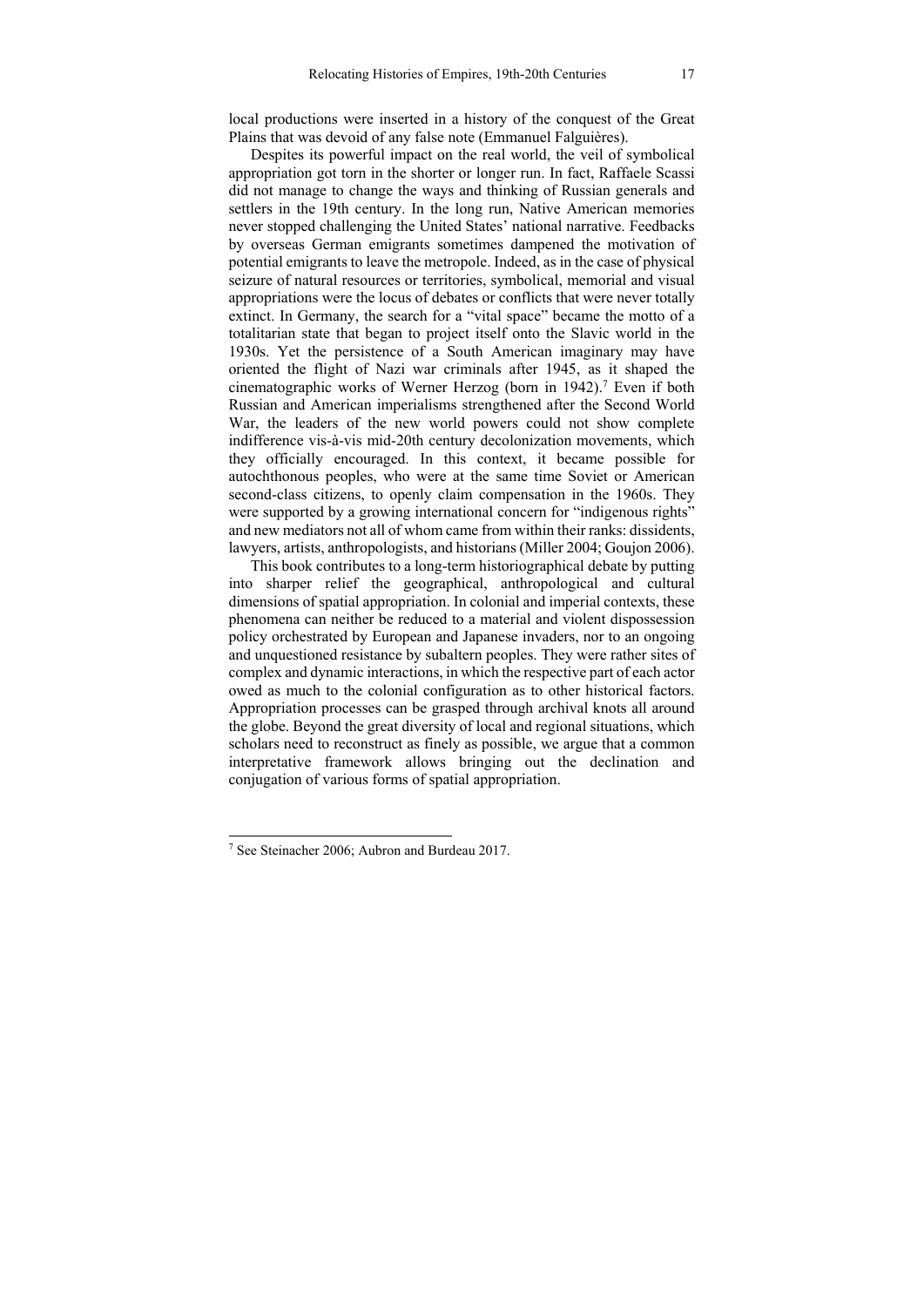### **Bibliography**

- Adelman, Jeremy. 1994. *Frontier Development: Land, Labour and Capital on the Wheatlands of Argentina and Canada, 1890-1914*. Oxford: Clarendon Press.
- Ageron, Charles-Robert. 1968. *Les Algériens musulmans et la France (1871-1919)*. Paris: Presses universitaires de France.
- Akerman, James R., ed. 2009. *The Imperial Map: Cartography and the Mastery of Empire*. Chicago: University of Chicago Press.
- Anderson, Gary C. 2014. *Ethnic Cleansing and the Indian: The Crime that Should Haunt America*. Norman: University of Oklahoma Press.
- Appadurai, Arjun. 1996. "The Production of Locality." In *Modernity at Large: Cultural Dimensions of Globalization*, 178-199. Minneapolis: University of Minnesota Press.
- Aubron, Hervé, and Emmanuel Burdeau. 2017. *Werner Herzog pas à pas*. Nantes: Éditions Capricci.
- Bairoch, Paul. 1997. *Victoires et déboires. II: Histoire économique et sociale du monde du XVIe siècle à nos jours*. Paris: Gallimard.
- Banner, Stuart. 2005. "Preparing to Be Colonized: Land Tenure and Legal Strategy in Nineteenth-Century Hawaii." *Law & Society Review* 39, no. 2: 273-314.
- Benvenisti, Meron. 2002. *Sacred Landscape: The Buried History of the Holy Land since 1948*. Berkeley: University of California Press.
- Bergh, Johan, and Jacob Visagie, eds. 1985. *The Eastern Cape Frontier Zone, 1660-1980: A Cartographic Guide for Historical Research*. Durban: Butterworths.
- Bhattacharya, Nandini. 2012. *Contagion and Enclaves: Tropical Medicine in Colonial India*. Liverpool: Liverpool University Press.
- Blais, Hélène, Florence Deprest and Pierre Singaravélou. 2011. *Territoires impériaux. Une histoire spatiale du fait colonial*. Paris: Publications de la Sorbonne.
- Bonnemaison, Joël. 1981. "Voyage autour du territoire." *Espace géographique* 10, no. 4: 249-262.
- Brown, Matthew, ed. 2008. *Informal Empire in Latin America: Culture, Commerce and Capital*. Oxford: Blackwell, Society for Latin American Studies.
- Bumsted, J. M. 1996. *The Red River Rebellion*. Winnipeg: Watson Dwyer Publishing.
- Campbell, Courtney J. 2018. "Space, Place and Scale: Human Geography and Spatial History in *Past and Present*." Past & Present 239, no. 1: 23- 45.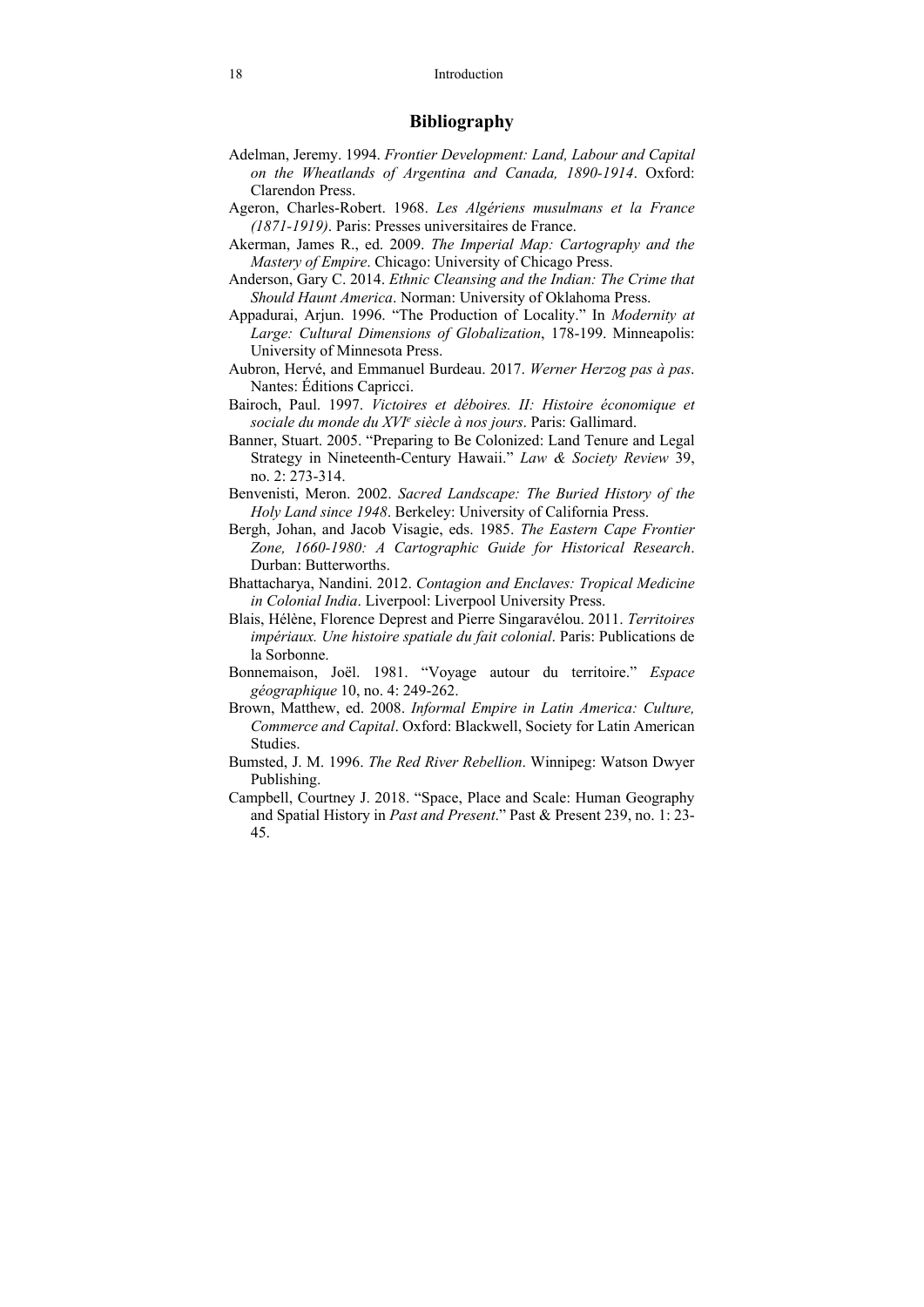- Carman, Harry J. 1921. "England and the Egyptian Problem." *Political Science Quarterly* 36, no. 1: 51-78.
- Caru, Vanessa. 2013. *Des toits sur la grève. Le logement des travailleurs et la question sociale à Bombay*. Paris: Armand Colin.
- Chakrabarty, Dipesh. 2000. *Provincializing Europe: Postcolonial Thought and Historical Difference*. Princeton: Princeton University Press.
- Colonna, Fanny. 1995. *Les versets de l'invincibilité. Permanence et changements religieux dans l'Algérie contemporaine*. Paris: Presses des sciences politiques.
- Crosby, Alfred W. 1986. *Ecological Imperialism: The Biological Expansion of Europe, 900-1900*. New York: Cambridge University Press.
- De Moor, Jap, and Dietmar Rothermund, eds. 1994. *Our Laws, Their Lands: Land Laws and Land Use in Modern Colonial Societies*. Münster: LIT Verlag.
- Duara**,** Prasenjit. 2006. "The New Imperialism and the Post-Colonial Developmental State: Manchukuo in Comparative Perspective." *The Asia-Pacific Journal* 4, no. 1: 1-18.
- Duly, Leslie C. 1968. *British Land Policy at the Cape, 1795-1844: A Study of Administrative Procedures in the Empire*. Durham: Duke University Press.
- Etemad, Bouda. 2005. *De l'utilité des empires. Colonisation et prospérité de l'Europe (XVIe -XXe siècle)*. Paris: Armand Colin.
- —. 2000. *La possession du monde. Poids et mesures de la colonisation*. Bruxelles: Éditions Complexe.
- Fischer, John R. 2015. *Cattle Colonialism: An Environmental History of the Conquest of California and Hawaii*. Chapel Hill: University of North Carolina Press.
- Fitzgerald, Sharron A. 2007. "Hybrid Identities in Canada's Red River Colony." *Canadian Geographer* 51, no. 2: 186-201.
- Frémeaux, Jacques. 2010. *De quoi fut fait l'empire. Les guerres coloniales au XIXe siècle*. Paris: CNRS Éditions.
- Gallagher, John, and Robert Robinson. 1953. "The Imperialism of Free Trade." *Economic History Review* 6, no. 1: 1-15.
- Gentilcore, Louis, ed. 1993. *Historical Atlas of Canada: Vol. II: The Land Transformed, 1800-1891*. Toronto: University of Toronto Press.
- Godelier, Maurice. 1986. *The Making of Great Men: Male Domination and Power among the New Guinea Baruya*. Cambridge: Cambridge University Press.
- Goujon, Alexandra. 2006. "Anthropologie et gestion des nationalités en Russie." *Raisons politiques* 22: 73-94.